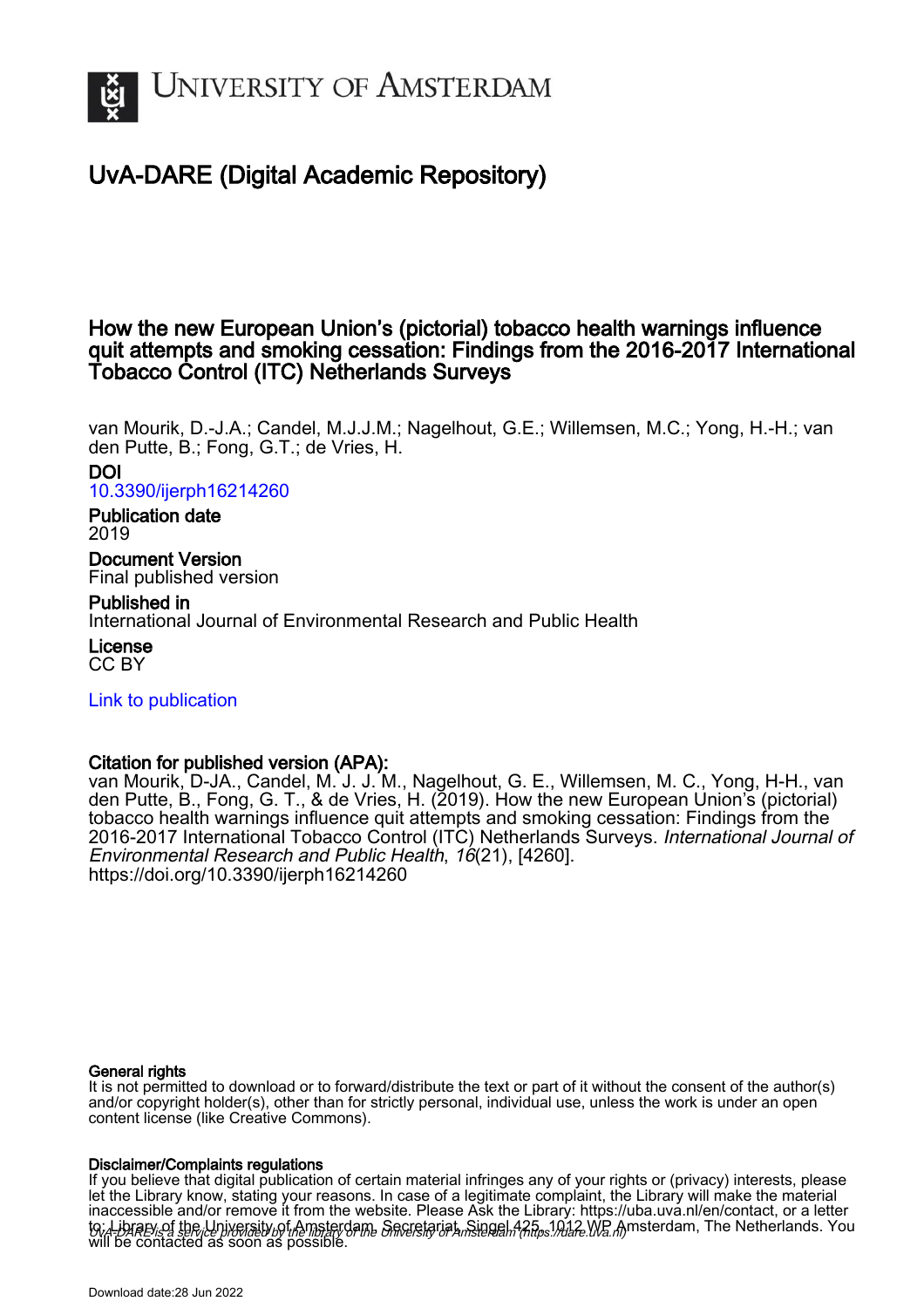

International Journal of *[Environmental Research](http://www.mdpi.com/journal/ijerph) and Public Health*

*Article*



# **How the New European Union's (Pictorial) Tobacco Health Warnings Influence Quit Attempts and Smoking Cessation: Findings from the 2016–2017 International Tobacco Control (ITC) Netherlands Surveys**

**Dirk-Jan A. van Mourik 1,[\\*](https://orcid.org/0000-0002-6403-0300) , Math J. J. M. Candel <sup>2</sup> [,](https://orcid.org/0000-0002-2229-1131) Gera E. Nagelhout 1,3,4 [,](https://orcid.org/0000-0001-7748-5059) Marc C. Willemsen 1,5, Hua-Hie Yong <sup>6</sup> , Bas van den Putte <sup>7</sup> [,](https://orcid.org/0000-0002-3635-6880) Geo**ff**rey T. Fong 8,9,10 and Hein de Vries <sup>1</sup>**

- <sup>1</sup> Department of Health Promotion, Maastricht University (CAPHRI), 6229 HA Maastricht, Limburg, The Netherlands; gera.nagelhout@maastrichtuniversity.nl (G.E.N.); marc.willemsen@maastrichtuniversity.nl (M.C.W.); hein.devries@maastrichtuniversity.nl (H.d.V.)
- <sup>2</sup> Department of Methodology and Statistics, Maastricht University (CAPHRI), 6229 HA Maastricht, Limburg, The Netherlands; math.candel@maastrichtuniversity.nl
- <sup>3</sup> Department of Family Medicine, Maastricht University (CAPHRI), 6229 HA Maastricht, Limburg, The Netherlands
- $^{4}$  IVO Research Institute, 2595 AA The Hague, Zuid Holland, The Netherlands
- <sup>5</sup> Netherlands Expertise Center for Tobacco Control (NET), Trimbos Institute,
- 3521 VS Utrecht, The Netherlands
- <sup>6</sup> School of Psychology, Deakin University, Geelong 3220, Australia; hua.yong@deakin.edu.au
- <sup>7</sup> Department of Communication, University of Amsterdam (ASCoR),
- 1001 NG Amsterdam, Noord Holland, The Netherlands; S.J.H.M.vandenPutte@uva.nl <sup>8</sup> Department of Psychology, University of Waterloo, Waterloo, ON N2L 3G1, Canada;
- geoffrey.fong@uwaterloo.ca
- <sup>9</sup> School of Public Health and Health Systems, University of Waterloo, Waterloo, ON N2L 3G1, Canada<br><sup>10</sup> Ontaria Institute for Canada Tenestal Tenesta ON MEC 0.0.2 Canada
- <sup>10</sup> Ontario Institute for Cancer Research, Toronto, ON M5G 0A3, Canada
- **\*** Correspondence: d.vanmourik@maastrichtuniversity.nl; Tel.: +31-43-3882832

Received: 12 September 2019; Accepted: 25 October 2019; Published: 2 November 2019



**Abstract:** In 2016, the Netherlands was required to introduce new European Union (EU)'s (pictorial) tobacco health warnings. Our objective was to describe the pathways through which the new EU tobacco health warnings may influence quit attempts and smoking cessation among Dutch smokers. Longitudinal data from 2016 and 2017 from the International Tobacco Control (ITC) Netherlands Survey were used. Smokers who participated in both surveys were included (*N* = 1017). Structural equation modeling was applied to examine the hypothesized pathways. Health warning salience was positively associated with more health worries ( $β = 0.301, p < 0.001$ ) and a more positive attitude towards quitting ( $β = 0.180, p < 0.001$ ), which, in turn, were associated with a stronger quit intention (health worries: β = 0.304, *p* < 0.001; attitude: β = 0.340, *p* < 0.001). Quit intention was a strong predictor of quit attempts ( $β = 0.336, p = 0.001$ ). Health warning salience was also associated with stronger perceived social norms towards quitting (β = 0.166, *p* < 0.001), which directly predicted quit attempts (β = 0.141,  $p = 0.048$ ). Quit attempts were positively associated with smoking cessation  $(\beta = 0.453, p = 0.043)$ . Based on these findings, we posit that the effect of the EU's tobacco health warnings on quit attempts and smoking cessation is mediated by increased health worries and a more positive attitude and perceived social norms towards quitting. Making tobacco health warnings more salient (e.g., by using plain packaging) may increase their potential to stimulate quitting among smokers.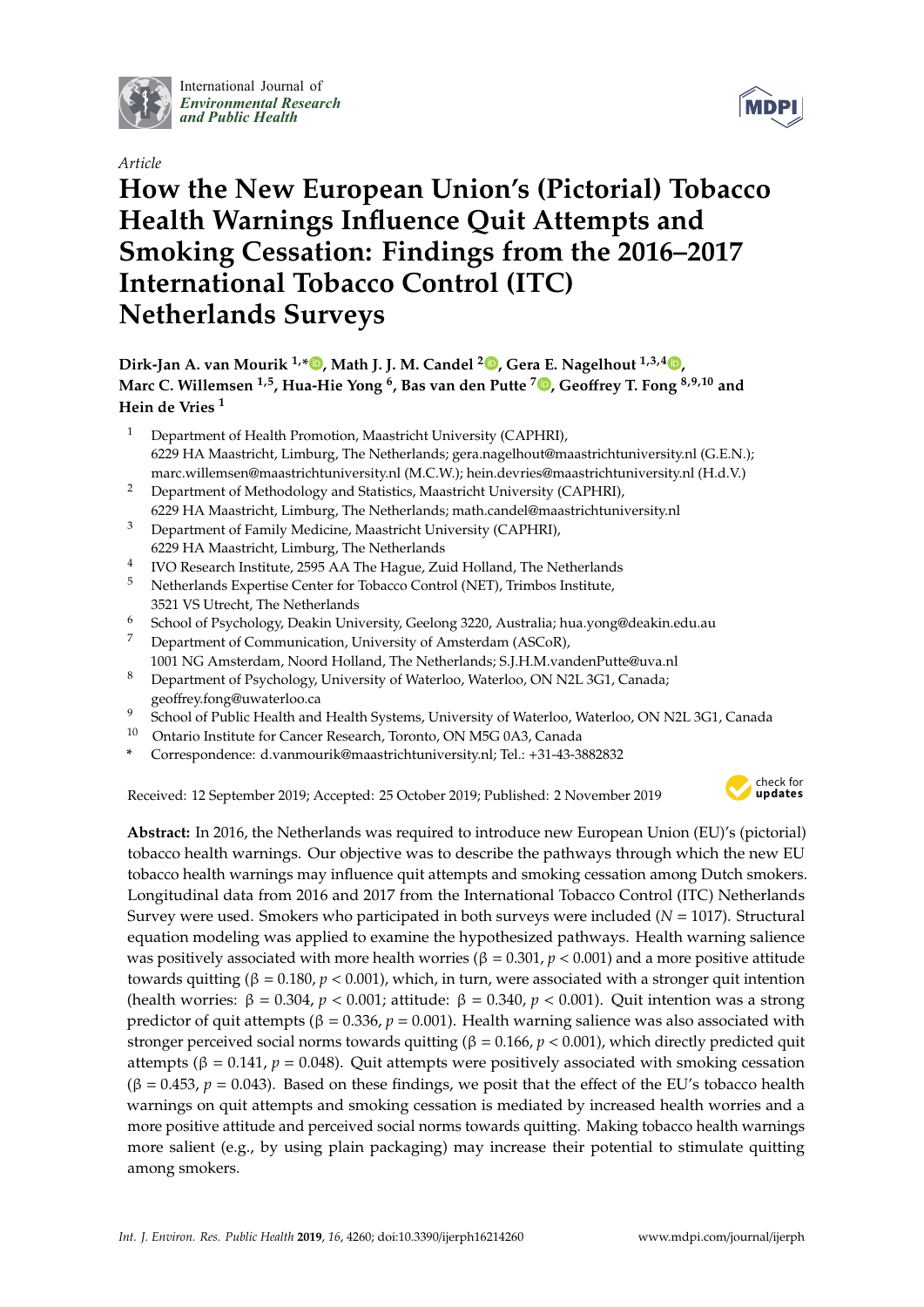**Keywords:** pictorial health warnings; smokers; quit attempts; smoking cessation; structural equation modeling

#### **1. Introduction**

In the European Union (EU), pictorial health warnings (PHWs) on the packet of tobacco products [\[1\]](#page-13-0) were introduced as of May 2016 with the new Tobacco Products Directive [\[2\]](#page-13-1). The PHWs cover 65% of the front and back of the packet and are accompanied with a matching textual health warning (THW) and two general THWs on 50% of the lateral sides of the packet [\[1,](#page-13-0)[2\]](#page-13-1). Tobacco health warnings are generally used to inform—current or possible future—consumers about the health risks of smoking [\[3\]](#page-13-2). Previous studies have suggested that introducing PHWs leads to a greater likelihood of smokers quitting [\[4](#page-13-3)[,5\]](#page-13-4), but the health warnings evaluated in these studies differed from the EU PHWs in terms of accompanying THWs and graphic portrayals [\[1,](#page-13-0)[6\]](#page-13-5). This study aims to examine if, and through which pathways, the new EU tobacco health warnings affect quit attempts and smoking cessation. Our findings may result in a better understanding of the working mechanisms of current EU tobacco health warnings, leading to recommendations about its future use [\[7](#page-13-6)[–9\]](#page-13-7) and accompanying tobacco control policies.

One previous study, with smokers from four high-income countries, examined a mediational model of the impact of tobacco health warnings on subsequent quitting behavior [\[10\]](#page-13-8). It revealed that the health warnings were associated with an increase in the extent to which health warnings motivated smokers to think about the health risks of smoking. Thinking led to more worries about the health risks of smoking, which was associated with a stronger quit intention, a strong predictor for attempting to quit. However, there might be alternative pathways of how tobacco health warnings exert effects on quitting behavior  $[10]$ , and no study has examined the working mechanisms of the new EU tobacco health warnings.

The starting point for our mediational model (Figure [1\)](#page-3-0) of the impact of the new EU tobacco health warnings is the International Tobacco Control (ITC) conceptual model of the impact of tobacco control policies [\[11\]](#page-13-9). According to the ITC conceptual model, tobacco control policies such as tobacco health warnings have an influence on policy-relevant outcomes (such as quit attempts and smoking cessation) via psychosocial mediators. The ITC conceptual model expects most immediate effects on 'policy specific variables'. For our mediational model, the policy-specific variable of interest is the salience of the EU tobacco health warnings.

Health warning salience is hypothesized to influence quit intention and behavior through a set of psychosocial mediators [\[11\]](#page-13-9). We based the selection of the psychosocial mediators of our mediational model on the content of the health warnings. Attitude towards quitting was selected as the health warnings may influence this (e.g., by pointing out the health risk of smoking). Perceived social norms towards quitting were chosen as a THW addressed this ('Quit now—stay alive for close family and friends'), but also other health warnings may influence this. Self-efficacy was selected as a THW on each packet aim to increase self-efficacy to quit smoking ('Quit now! Go to [www.ikstopnu.nl.](www.ikstopnu.nl), or call the quitline on 0800–1995 (free)). The EU tobacco health warnings may also influence health worries—the health warnings comprise messages that may be perceived as distressing (the THWs point out the health risks of smoking and some PHWs contain strong graphic imagery). Furthermore, knowledge about the health risks of smoking was selected as the health warnings comprise such information [\[1\]](#page-13-0). Socio-cognitive models of behavior change [\[12,](#page-13-10)[13\]](#page-13-11), and previous studies [\[14](#page-13-12)[–20\]](#page-14-0) predict that these outcomes are positively associated with quit intention. Quit intention, in turn, is hypothesized to promote quit attempts [\[15\]](#page-13-13), possibly leading to smoking cessation (policy-relevant outcomes). Furthermore, we added forgoing a cigarette due to health warnings and avoiding of health warnings as two additional behavioral mediators, given that previous studies have shown that PHWs may directly influence these outcomes [\[21](#page-14-1)[–24\]](#page-14-2). Based on previous research, forgoing is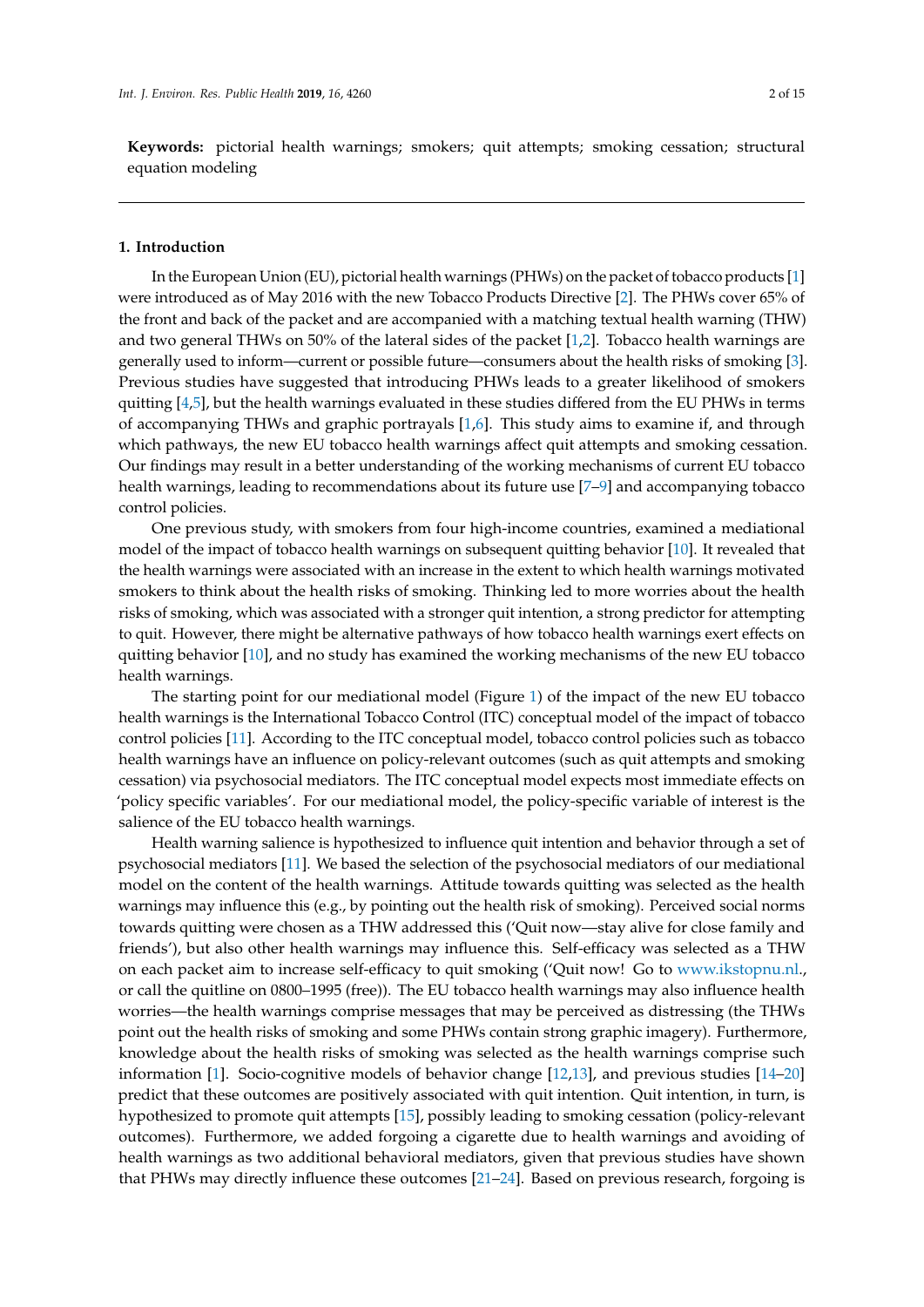hypothesized to influence quit intention positively [\[10,](#page-13-8)[25\]](#page-14-3), while no impact of avoiding quit intention *Int.* is expected [ *J. Environ. Res.* [25,](#page-14-3)*Public* [26\]](#page-14-4).

<span id="page-3-0"></span>

**Figure 1.** Hypothesized model of the mediational pathways through which the new EU tobacco health **Figure 1.** Hypothesized model of the mediational pathways through which the new EU tobacco health warnings on the packet of tobacco products may influence quit attempts and smoking cessation. warnings on the packet of tobacco products may influence quit attempts and smoking cessation.

In sum, the current study aims to examine  $(1)$  the impact of the new EU tobacco health warnings on psychosocial mediators and policy-relevant behavioral outcomes, and (2) how these outcomes are interrelated. We will do this by testing a hypothesized mediational model of the pathways through which the EU tobacco health warnings may influence smoking cessation.

### social norms towards quitting were chosen as a THW addressed this ('Quit now**—**stay alive for close **2. Materials and Methods**  $\frac{1}{\sqrt{2}}$ , but also other health was selected as selected as selected as selected as selected as selected as selected as selected as selected as selected as selected as selected as selected as selected as selected as s

#### a Theorem each parameter self-efficient aim to increase self-efficient smooth  $\Omega$ . Go to  $\Omega$ *2.1. Sample*

www.ikstopnu.nl., or call the quitline on 0800**–**1995 (free)). The EU tobacco health warnings may also Surveys were conducted via the internet by the research firm Kantar Public. They used a probability-based web database to obtain a sample representative of Dutch smokers aged 15 years and older [\[27\]](#page-14-5). Respondents earned points which they could exchange for gift certificates.

We used longitudinal data from the ITC Netherlands Wave 10 (November to December 2016; shortly after introducing the EU tobacco health warnings in May 2016; *N* = 1696) and Wave 11 (November to December 2017; when the health warnings were fully implemented;  $N = 1695$ ) surveys. The total sample population was  $N = 2020$ . The ITC Netherlands Surveys received ethics clearance from the University of Waterloo's Office of Research Ethics (ORE # 18920). Respondents were categorized as a smoker if at Wave 10 they smoked at least once a month, and if they had smoked at least 100 cigarettes in their lifetime [\[28\]](#page-14-6). From the 1263 smokers from Wave 10, 19.5% was lost to attrition in Wave 11.  $\overline{a}$ This resulted in 1017 smokers who participated in both survey waves and who were, therefore, available for the analysis by structural equation modeling.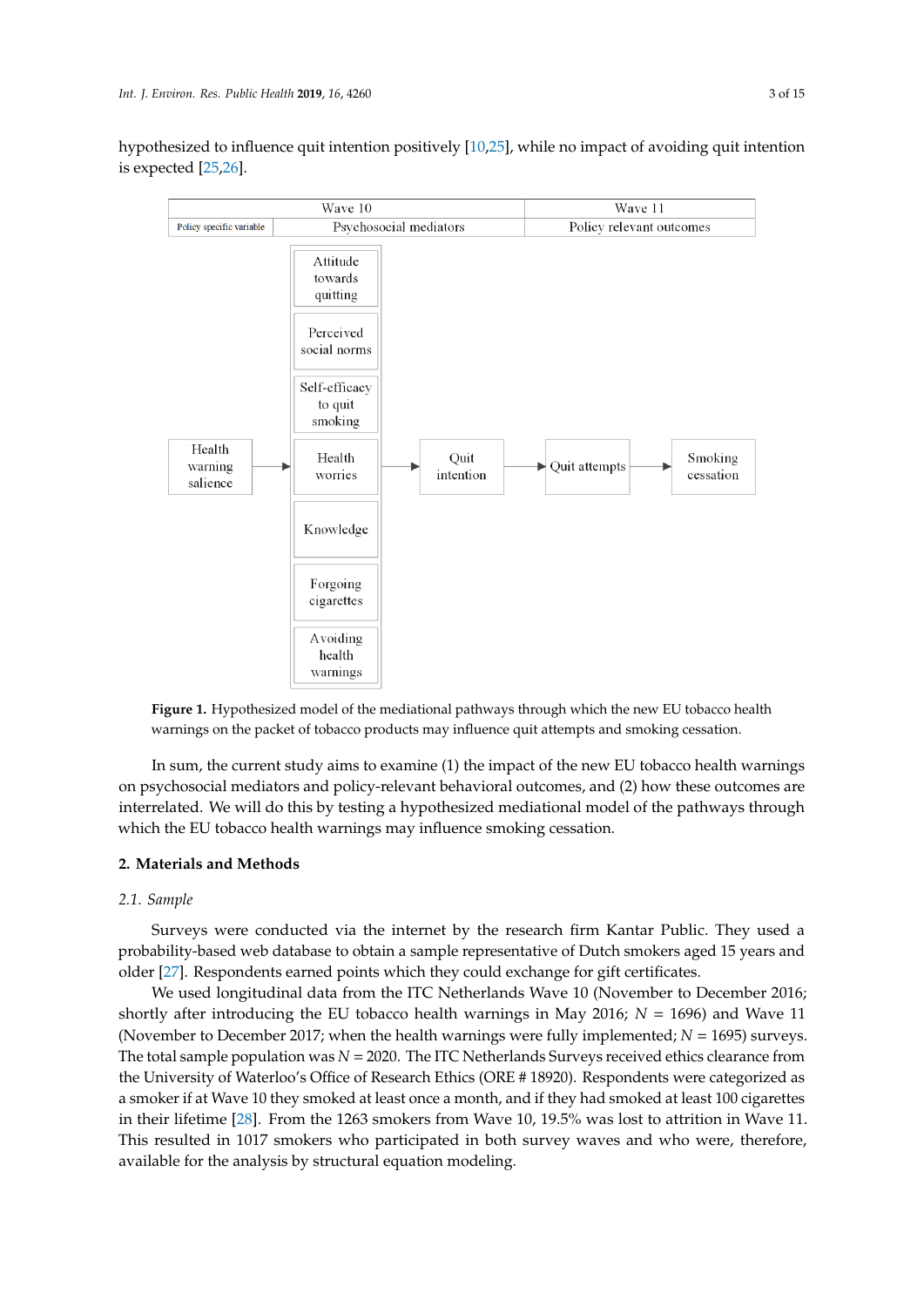#### *2.2. Measures*

Health warning salience and psychosocial mediators were assessed at Wave 10, while we used policy-relevant outcomes from Wave 11. Quit attempts were assessed at Wave 11 by asking smokers from Wave 10 whether they have made any quit attempts since the last survey, and smoking cessation was determined based on their reported smoking status at Wave 11. We assessed smoking status by first asking whether the respondent smoked at least once a day (yes/no). If not, they were asked whether they smoked at least once a week (yes/no). If respondents did not smoke at least once a week, they were asked whether they smoked at least once a month (yes/no). Table [1](#page-4-0) describes the constructs and how they were measured in the survey. In the analysis by structural equation modeling, the mean scores were used for health warning salience (Cronbach's Alpha ( $\alpha$ ) = 0.793), and self-efficacy ( $\alpha$  = 0.748), whereas attitude towards quitting ( $\alpha$  = 0.824) was implemented as a latent variable in the analysis by structural equation modeling (only possible when a construct is measured by at least three items). Because we considered the items on knowledge to be formative indicators [\[29\]](#page-14-7), a sum score (as we considered this as an index score) was calculated for this construct ( $\alpha = 0.833$ ).

Control variables were gender, age, educational level, level of nicotine dependence, the number of times a respondent participated in the ITC Netherlands cohort (time in the sample), and daily versus non-daily smoking status, as these variables may influence dependent variables and correlate with possible predictors in the path model.

<span id="page-4-0"></span>

| Outcome                                    | Question Wording and Response Options                                                                                                                                                                                                                                                                                                                                                                |
|--------------------------------------------|------------------------------------------------------------------------------------------------------------------------------------------------------------------------------------------------------------------------------------------------------------------------------------------------------------------------------------------------------------------------------------------------------|
|                                            | Policy specific variable (Wave 10)                                                                                                                                                                                                                                                                                                                                                                   |
| Health warning salience                    | 1. In the last 30 days, how often, if at all, have you noticed photos on cigarette packages or on<br>roll-your-own packs?—(1) Never, (2) Rarely, (3) Sometimes, (4) Often, (5) Very Often, or Don't<br>know (coded as missing)                                                                                                                                                                       |
|                                            | 2. In the last 30 days, how often, if at all, have you read or looked closely at the photos on<br>cigarette packages or on roll-your-own packs?—(1) Never, (2) Rarely, (3) Sometimes, (4) Often,<br>(5) Very Often, or Don't know (coded as missing)                                                                                                                                                 |
|                                            | Psychosocial mediators (Wave 10)                                                                                                                                                                                                                                                                                                                                                                     |
| Attitude towards<br>quitting smoking       | If you quit smoking within the next six months, this would be.<br>1. (1) Very foolish, (2) Foolish, (3) Not sensible and not foolish, (4) Wise, sensible, (5) Very wise<br>and sensible or Don't know (coded as missing)                                                                                                                                                                             |
|                                            | 2. (1) Very disagreeable (2) Disagreeable (3) Not agreeable, but also not disagreeable,<br>(4) Agreeable (5) Very agreeable (pleasant, gratifying), or Don't know (coded as missing)                                                                                                                                                                                                                 |
|                                            | 3. (1) Very negative, (2) Negative, (3) Not positive and not negative, (4) Positive,<br>(5) Very positive, or Don't know (coded as missing)                                                                                                                                                                                                                                                          |
| Perceived social norms<br>towards quitting | Thinking about the people who are important to you—how do you think most of them would<br>feel about your quitting smoking within the next six months?—(1) Strongly disapprove,<br>(2) Disapprove, (3) Neutral, (4) Approve, (5) Strongly approve, or Don't know (coded as missing)                                                                                                                  |
| Self-efficacy to quit<br>smoking           | 1. If you decided to give up smoking completely in the next six months, how sure are you that<br>you would succeed?—(1) Not at all sure, (2) Slightly sure, (3) Moderately sure, (4) Very sure,<br>(5) Extremely sure, or Don't know (coded as missing)                                                                                                                                              |
|                                            | 2. How easy or hard would it be for you to quit smoking if you wanted to? $-(1)$ Extremely<br>difficult, (2) Very difficult, (3) Moderately difficult, (4) Slightly difficult, (5) Not at all difficult,<br>or Don't know (coded as missing)                                                                                                                                                         |
| Health worries                             | How worried are you, if at all, that smoking will damage your health in the future?—(1) Not at<br>all worried, (2) A little worried, (3) Moderately worried, (4) Very worried, or Don't know<br>(coded as missing)                                                                                                                                                                                   |
| Knowledge                                  | Based on what you know or believe, does smoking cause<br>1. Lung cancer— $(0)$ No, $(1)$ Yes, Don't know $(0)$<br>2. Heart disease—(0) No, (1) Yes, Don't know (0)<br>3. Impotence in male smokers—(0) No, (1) Yes, Don't know (0)<br>4. Blindness—(0) No, (1) Yes, Don't know (0)<br>5. Mouth and throat cancer-(0) No, (1) Yes, Don't know (0)<br>6. Stroke $-(0)$ No, $(1)$ Yes, Don't know $(0)$ |

**Table 1.** Outcomes included in the analyses.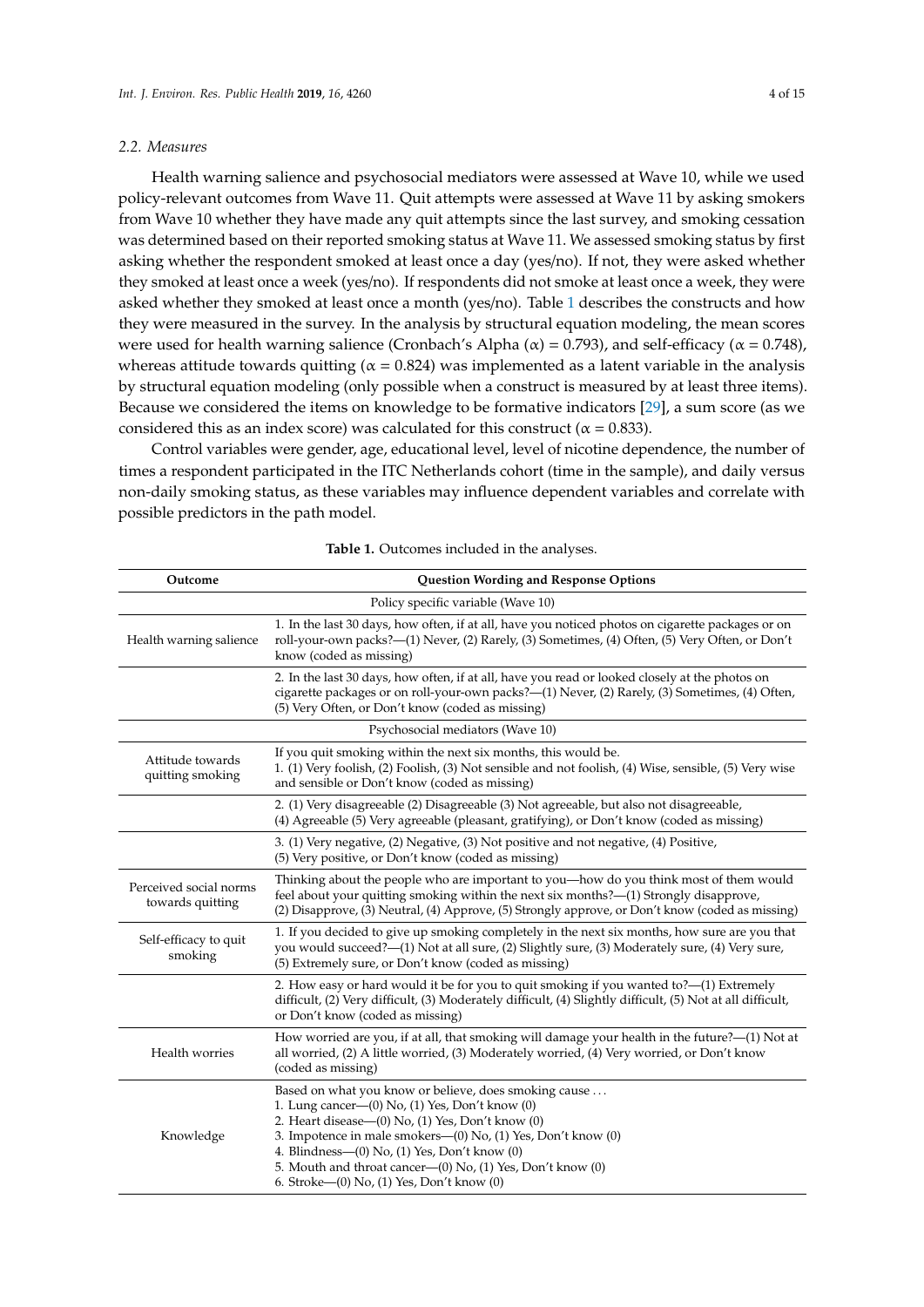| Outcome           | <b>Question Wording and Response Options</b>                                                                                                                                                                                                                                        |
|-------------------|-------------------------------------------------------------------------------------------------------------------------------------------------------------------------------------------------------------------------------------------------------------------------------------|
|                   | Psychosocial mediators (Wave 10)                                                                                                                                                                                                                                                    |
| Forgoing          | In the last 30 days, have the warning labels stopped you from having a cigarette when you were<br>about to smoke one?— $(0)$ Never, $(1)$ Once, $(1)$ A few times, $(1)$ Many times, or Don't know<br>(coded as missing)                                                            |
| Avoiding          | In the last 30 days, have you made any effort to avoid looking at or thinking about the warning<br>labels, such as covering them up, keeping them out of sight, using a cigarette case, avoiding<br>certain warnings, or any other means?—No, Yes, or Don't know (coded as missing) |
| Ouit intention    | Are you planning to quit smoking within the next 6 months?— $(1)$ Very unlikely, $(2)$ Unlikely,<br>(3) Possibly, (4) Likely, (5) Very likely, or Don't know (coded as missing)                                                                                                     |
|                   | Policy relevant outcomes (Wave 11)                                                                                                                                                                                                                                                  |
| Quit attempts     | Have you made any attempts (successful or not) to stop smoking in the last 12 months?—No, Yes                                                                                                                                                                                       |
| Smoking cessation | Smokers from Wave 10 who remained in the sample and who, in Wave 11, indicated to have<br>quit smoking                                                                                                                                                                              |

**Table 1.** *Cont.*

Education was divided into three categories: (1) low (primary education and lower pre-vocational secondary education), (2) moderate (middle pre-vocational secondary education and secondary vocational education), and (3) high (senior general secondary education, (pre-) university education, and higher professional education). The level of nicotine dependence was assessed using the Heaviness of Smoking Index (HSI). The HSI is the sum of two categorical measures—the number of cigarettes smoked per day (four categories:  $0-10$ ,  $11-20$ ,  $21-30$ ,  $31+$ ) and the time before smoking the first cigarette of the day (four categories: 61 + minutes, 31–60 min, 6–30 min, 5 min or less). The HSI ranges from 0 to 6, with a higher score indicating a stronger nicotine dependence [\[30\]](#page-14-8). We controlled for time in sample as this may influence responses [\[31\]](#page-14-9). All control variables were derived from Wave 10.

#### *2.3. Statistical Analyses*

SPSS version 24 was used to perform attrition, reliability, and correlation analyses, and to examine sample characteristics. All analyses were weighted by gender and age to be representative of the smoker population in the Netherlands. MPlus version 7 was used to examine the hypothesized mediational model by performing structural equation modeling. Although we postulated the effects of salience to be mediated by psychosocial variables according to the model in Figure [1,](#page-3-0) also direct effects of variables were included, in order to estimate the mediated paths as unbiasedly as possible. In case also direct effects turned out to be significant, these will also be reported.

We used the fully conditional specification method (with the sequential regression procedure) to impute missing data [\[32\]](#page-14-10). Several simulation studies suggest that this imputation method produces unbiased parameter estimates and standard errors [\[33](#page-14-11)[,34\]](#page-14-12). The number of imputations, 50, was taken to be at least as large as the percentage of cases that had incomplete data due to respondents filling in "Don't know" as the answer to at least one of the variables (30.8%) [\[35\]](#page-14-13). A pathway between warning salience on the one hand and quit attempts or smoking cessation on the other was declared significant if each of the intermediate relations, as depicted in the mediational model in Figure [1,](#page-3-0) was significant. This so-called Joint Significance Test (JST) for mediation has been shown to provide the best balance between the type I error rate and statistical power [\[36\]](#page-15-0).

Although analysis with multiply imputed data is valid under the assumption of missingness at random [\[32\]](#page-14-10), this assumption cannot be tested and requires that the imputation model is correct and thus leads to unbiased imputations. For this reason, a sensitivity analysis was performed using only complete cases. Although such a complete case analysis is valid under the stronger assumption of missingness completely at random, it is also valid in some cases of the weaker assumption of missingness not at random [\[37\]](#page-15-1). In this analysis, bootstrapping was used to test the significance of complete mediational pathways between health warning salience on the one hand and smoking cessation on the other in order to replicate the findings from the JST.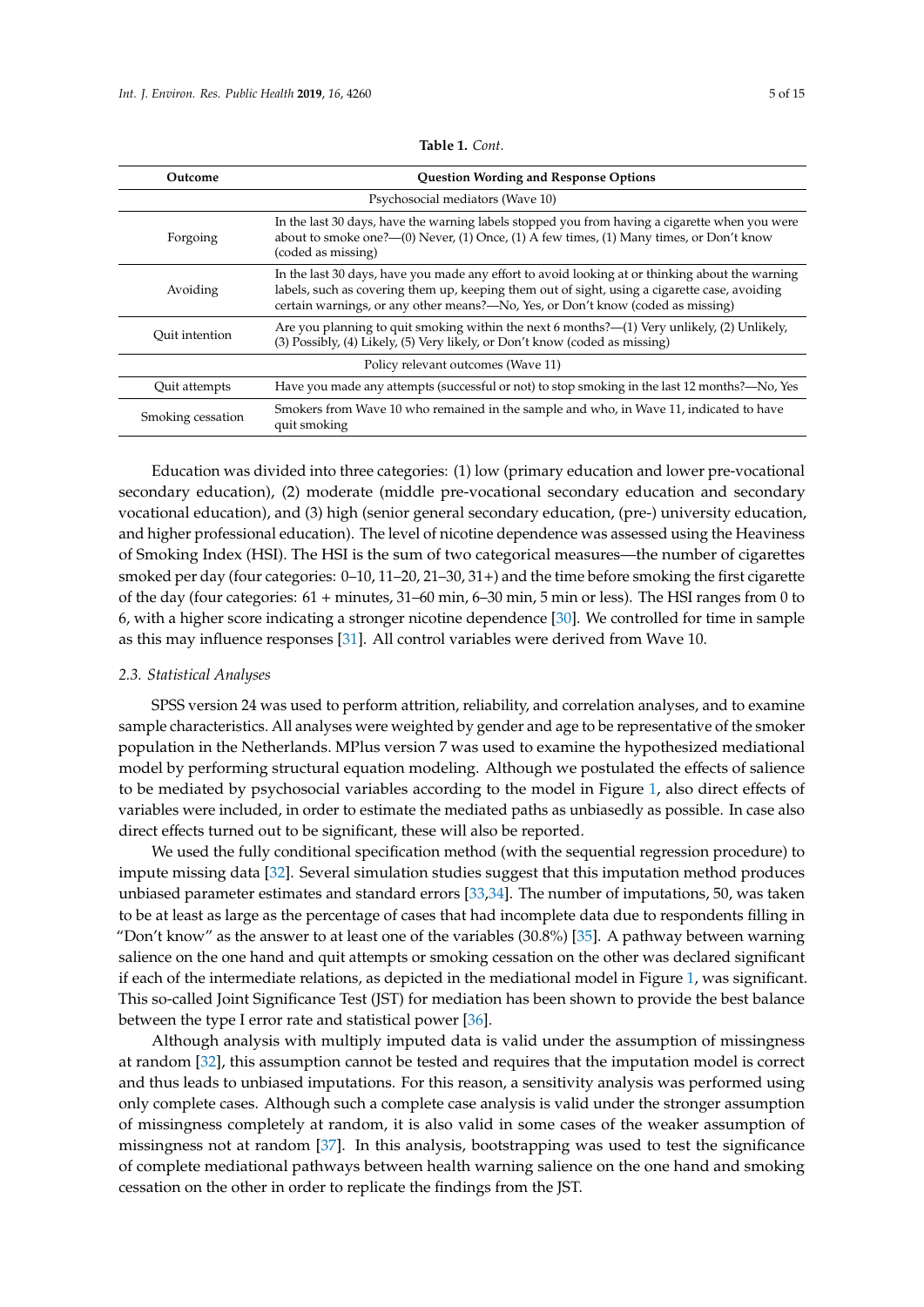To assess model fit, the Comparative Fit Index (CFI), Tucker–Lewis–Index (TLI), and Root–Mean–Square Error of Approximation (RMSEA) was used. An acceptable model fit is indicated by a CFI and TLI above 0.90, and an RMSEA below 0.05 [\[38\]](#page-15-2).

#### **3. Results**

#### *3.1. Attrition Analyses*

Respondents who were lost to attrition in Wave 11 were significantly younger (t = 2.908, *p* = 0.004), had higher self-efficacy (t = −2.515, *p* = 0.012), and reported higher levels of quit intention (t = −2.658,  $p = 0.008$ ) than smokers who remained in the sample.

#### *3.2. Sample Characteristics*

The sample characteristics of all eligible smokers are shown in Table [2.](#page-7-0) Twenty percent of the smokers avoided health warnings, while 9% indicated that health warnings stopped them from having a cigarette. Also, 27% attempted to quit smoking, and 10% actually quit smoking.

#### *3.3. Correlations*

Table [3](#page-8-0) displays Spearman correlations between all variables of the mediational model. Health warning salience was positively associated with all psychosocial mediators, except for self-efficacy. Also, most psychosocial mediators were correlated with other psychosocial mediators. These variables were included in the mediational model, as depicted in Figure [1.](#page-3-0)

#### *3.4. Structural Equation Model*

Table [4](#page-8-1) displays the standardized regression coefficients of the structural equation model, while Figure [2](#page-10-0) visualizes it. The model fitted the data very well (CFI =  $0.992$ , TLI =  $0.961$ , RMSEA  $= 0.033$ ), and explained 18.9% of the variance in quit attempts and 25.7% of the variance of smoking cessation one year later. The mean chi-square was 79.769, with 38 degrees of freedom. The attitude was adequately tapped by the three attitude items, in that their factor loadings exceeded 0.73, implying that 50% up to 93% of their variances were explained by the underlying factor.

Health warning salience was positively associated with all psychosocial mediators, except for self-efficacy and quit intention. The associations between attitude towards quitting and health worries, on the one hand, and quit attempts on the other, were mediated by quit intention, while perceived social norms directly predicted quit attempts. Subsequently, quit attempts were positively associated with smoking cessation. The results of the analyses for complete cases (see Figure [3](#page-10-1) and Table [5](#page-9-0) for details) confirm these findings. There are significant pathways (1) from health warning salience, via perceived social norms, via quit attempts to smoking cessation  $(p = 0.023)$ , (2) from health warning salience, via health worries, via quit intention, via quit attempts to smoking cessation ( $p < 0.001$ ), and (3) from health warning salience, via attitude towards quitting, via quit intention to smoking cessation ( $p < 0.001$ ). In addition, we now observed a significant pathway from health warning salience via quit attempts to smoking cessation ( $p = 0.009$ ).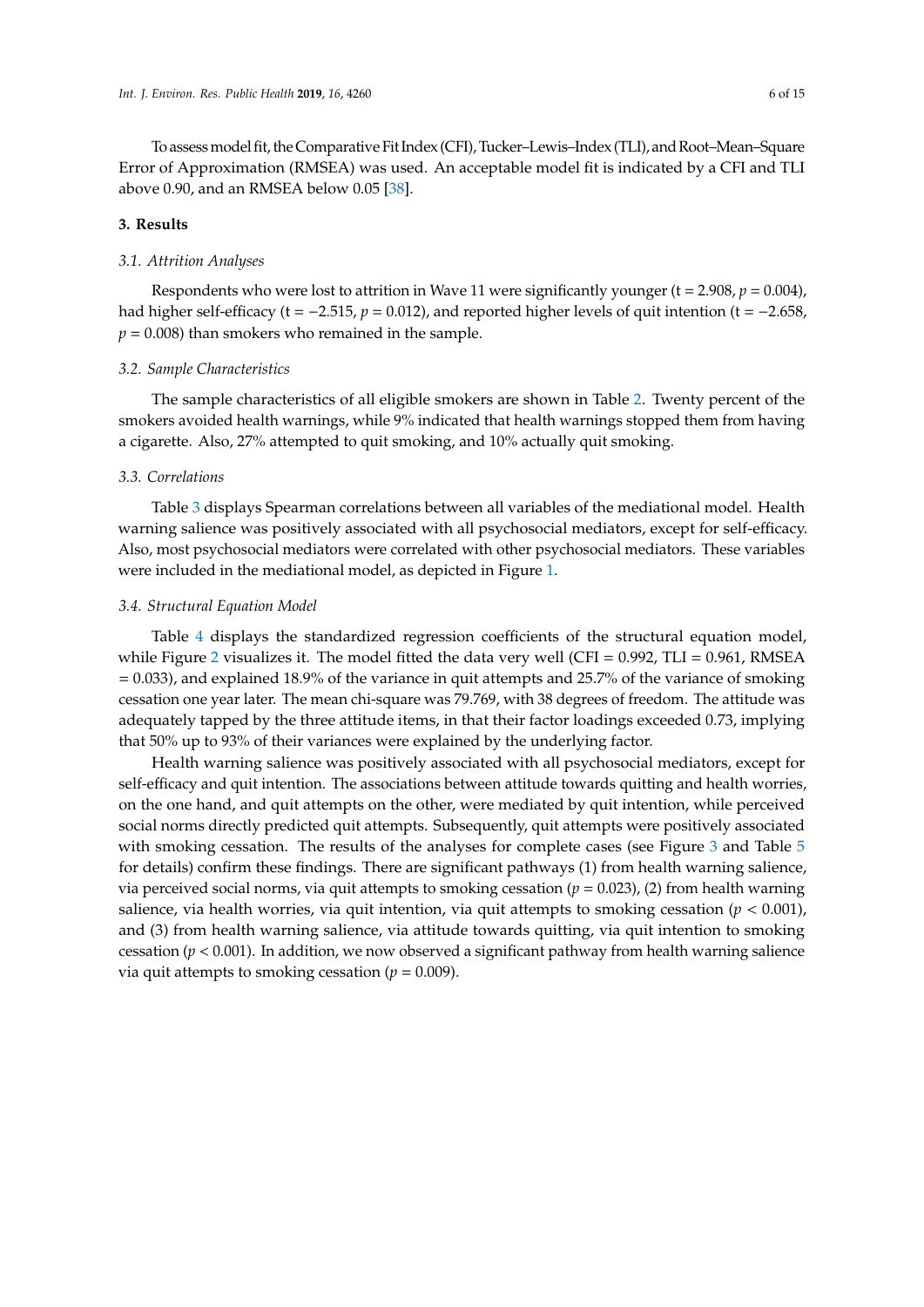| <b>Measures</b>                                        |            |
|--------------------------------------------------------|------------|
| Control variables (Wave 10)                            |            |
| Gender ( $n = 1038$ )                                  |            |
| Male $(\%)$                                            | 41.2       |
| Female $(\% )$                                         | 58.8       |
| Age ( $n = 1038$ )                                     |            |
| $15 - 24$ (%)                                          | 9.9        |
| $25 - 39$ (%)                                          | 20.4       |
| $40-45$ (%)                                            | 31.9       |
| $55+$ (%)                                              | 37.8       |
| Education ( $n = 1018$ )                               |            |
| Low $(\%)$                                             | 24.3       |
| Moderate $(\%)$                                        | 44.1       |
| High $(\%)$                                            | 31.6       |
| Level of nicotine dependence (mean, SD) ( $n = 1010$ ) | 2.06(1.51) |
| Time in sample (mean, SD) ( $n = 1038$ )               | 4.75(3.24) |
| Smoking frequency ( $n = 1038$ )                       |            |
| Daily (%)                                              | 90         |
| Non-daily (%)                                          | 10         |
| Policy specific variable (Wave 10)                     |            |
| Health warning salience (mean, SD) ( $n = 1012$ )      | 2.48(1.09) |
| Psychosocial mediators (Wave 10)                       |            |
| Attitude towards quitting (mean, SD) ( $n = 1018$ )    | 4.04(0.80) |
| Perceived social norms ( $n = 986$ )                   | 4.24(0.81) |
| Self-efficacy (mean, SD) ( $n = 1008$ )                | 2.28(1.05) |
| Health worries (mean, SD) $(n = 920)$                  | 2.14(0.76) |
| Knowledge (mean, SD) $(n = 1038)$                      | 3.89(1.93) |
| Forgoing ( $n = 979$ )                                 |            |
| No (%)                                                 | 91.1       |
| Yes $(\% )$                                            | 8.9        |
| Avoiding ( $n = 967$ )                                 |            |
| No (%)                                                 | 79.7       |
| Yes $(\% )$                                            | 20.3       |
| Quit intention (mean, SD) ( $n = 1003$ )               | 2.73(1.22) |
| Policy relevant outcomes (Wave 11)                     |            |
| Quit attempts ( $n = 898$ )                            |            |
| No (%)                                                 | 72.9       |
| Yes $(\% )$                                            | 27.1       |
| Smoking cessation ( $n = 1023$ )                       |            |
| No (%)                                                 | 90.0       |
| Yes $(\% )$                                            | 10.0       |

<span id="page-7-0"></span>**Table 2.** Sample characteristics of smokers in Wave 10 who remained in the sample in Wave 11, weighted by gender and age.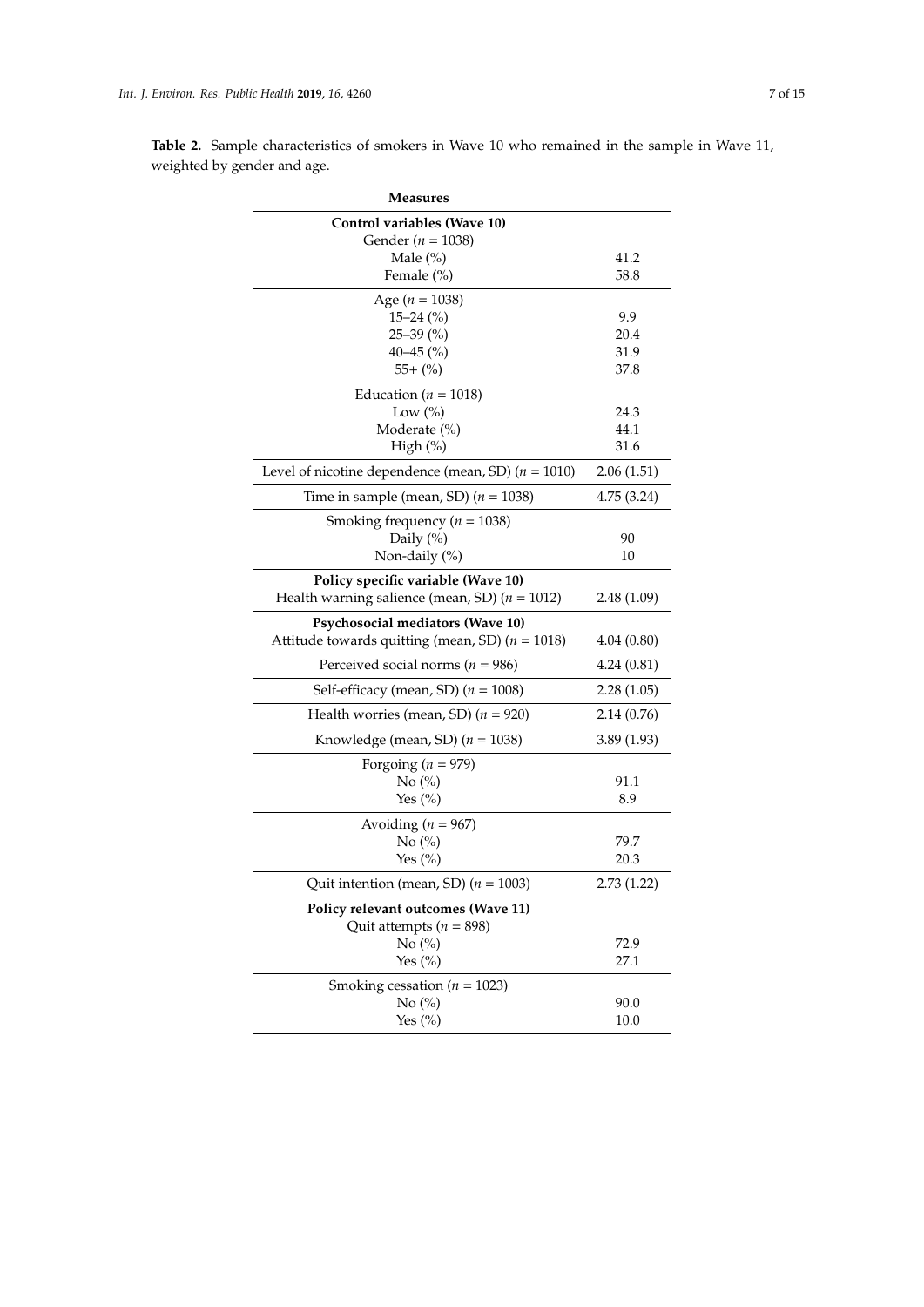|                              |             | $\overline{2}$ | 3            | 4           | 5           | 6           | 7           | 8        | 9           | 10          |
|------------------------------|-------------|----------------|--------------|-------------|-------------|-------------|-------------|----------|-------------|-------------|
| Policy specific variable     |             |                |              |             |             |             |             |          |             |             |
| 1. Health warning salience   |             |                |              |             |             |             |             |          |             |             |
| Psychosocial mediators       |             |                |              |             |             |             |             |          |             |             |
| 2. Attitude towards quitting | $0.165***$  |                |              |             |             |             |             |          |             |             |
| 3. Perceived social norms    | $0.182$ *** | $0.498$ ***    |              |             |             |             |             |          |             |             |
| 4. Self-efficacy             | $-0.025$    | $-0.084$ **    | $-0.184$ *** |             |             |             |             |          |             |             |
| 5. Health worries            | $0.350$ *** | $0.368$ ***    | $0.219***$   | 0.041       |             |             |             |          |             |             |
| 6. Knowledge                 | $0.216$ *** | $0.260$ ***    | $0.174$ ***  | 0.044       | $0.298***$  |             |             |          |             |             |
| 7. Forgoing                  | $0.206$ *** | 0.060          | $-0.060$     | $0.070*$    | $0.191$ *** | 0.027       |             |          |             |             |
| 8. Avoiding                  | $0.163$ *** | 0.048          | $0.070*$     | $-0.074*$   | $0.166$ *** | 0.002       | $0.166$ *** |          |             |             |
| 9. Ouit intention            | $0.221$ *** | $0.343$ ***    | $0.147***$   | $0.294$ *** | $0.414$ *** | $0.176$ *** | $0.147***$  | 0.060    |             |             |
| Policy relevant outcomes     |             |                |              |             |             |             |             |          |             |             |
| 10. Quit attempts            | 0.040       | $0.164$ ***    | $0.140$ ***  | $0.113**$   | $0.217***$  | $0.119***$  | 0.040       | 0.031    | $0.373$ *** |             |
| 11. Smoking cessation        | $-0.015$    | $0.096**$      | $0.076*$     | 0.031       | 0.047       | 0.024       | $-0.015$    | $-0.010$ | $0.171$ *** | $0.476$ *** |

**Table 3.** Spearman correlations between the policy-specific variables, psychosocial mediators, and policy-relevant outcomes, weighted by gender and age.

<span id="page-8-0"></span>Table 4. Standardized regression coefficients (β) of the structural equation model (after multiple imputations), weighted by age and gender <sup>a</sup>.

<span id="page-8-1"></span>

|                              |             | $\overline{2}$ | 3     | 4           | 5           | 6        | 7     | 8        | 9 |
|------------------------------|-------------|----------------|-------|-------------|-------------|----------|-------|----------|---|
| Policy specific variable     |             |                |       |             |             |          |       |          |   |
| 1. Health warning salience   |             |                |       |             |             |          |       |          |   |
| Psychosocial mediators       |             |                |       |             |             |          |       |          |   |
| 2. Attitude towards quitting | $0.180$ *** |                |       |             |             |          |       |          |   |
| 3. Perceived social norms    | $0.166$ *** |                |       |             |             |          |       |          |   |
| 4. Self-efficacy             | 0.030       |                |       |             |             |          |       |          |   |
| 5. Health worries            | $0.301$ *** |                |       |             |             |          |       |          |   |
| 6. Knowledge                 | $0.155$ *** |                |       |             |             |          |       |          |   |
| 7. Forgoing                  | $0.396$ *** |                |       |             |             |          |       |          |   |
| 8. Avoiding                  | $0.192**$   |                |       |             |             |          |       |          |   |
| 9. Ouit intention            | 0.042       | $0.340$ ***    | 0.016 | $0.264$ *** | $0.304$ *** | $-0.070$ | 0.172 | $-0.070$ |   |
|                              |             |                |       |             |             |          |       |          |   |

 $* p < 0.05, ** p < 0.01, ** p < 0.001.$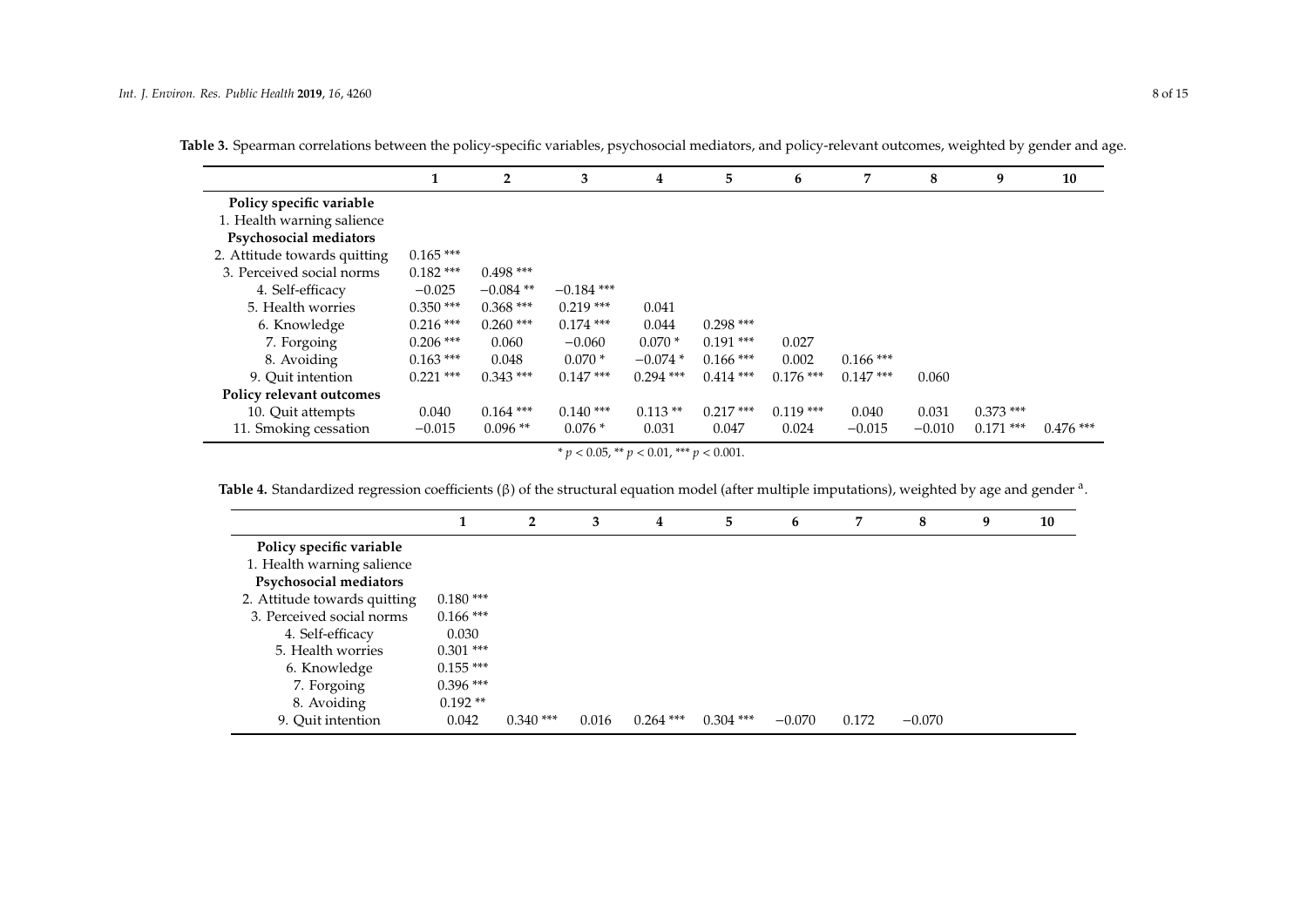|                          |          |          |          | $1$ avit $\pm$ . $\cup$ $\mu$ . |          |          |          |          |           |          |
|--------------------------|----------|----------|----------|---------------------------------|----------|----------|----------|----------|-----------|----------|
|                          |          |          |          |                                 |          |          |          |          |           | 10       |
| Policy relevant outcomes |          |          |          |                                 |          |          |          |          |           |          |
| 10. Quit attempts        | $-0.068$ | $-0.053$ | $0.141*$ | $-0.030$                        | 0.046    | 0.044    | 0.008    | 0.010    | $0.336**$ |          |
| 11. Smoking cessation    | 0.046    | 0.027    | 0.030    | $-0.087$                        | $-0.083$ | $-0.044$ | $-0.067$ | $-0.029$ | 0.036     | $0.452*$ |

 $p < 0.05$ , \*\*  $p < 0.01$ , \*\*\*  $p < 0.001$ . a The columns contain the independent variables while the rows contain the dependent variables. The numbers in the columns refer to the corresponding variables with the same number in the rows.

Table 5. Standardized regression coefficients (β) of the structural equation model for the analysis on complete cases, weighted by age and gender <sup>a</sup>.

|                              |             | $\overline{2}$ | 3         | 4           | 5           | 6        | 7        | 8        | 9         | 10          |
|------------------------------|-------------|----------------|-----------|-------------|-------------|----------|----------|----------|-----------|-------------|
| Policy specific variable     |             |                |           |             |             |          |          |          |           |             |
| 1. Health warning salience   |             |                |           |             |             |          |          |          |           |             |
| Psychosocial mediators       |             |                |           |             |             |          |          |          |           |             |
| 2. Attitude towards quitting | $0.213$ *** |                |           |             |             |          |          |          |           |             |
| 3. Perceived social norms    | $0.196$ *** |                |           |             |             |          |          |          |           |             |
| 4. Self-efficacy             | 0.047       |                |           |             |             |          |          |          |           |             |
| 5. Health worries            | $0.308$ *** |                |           |             |             |          |          |          |           |             |
| 6. Knowledge                 | $0.191$ *** |                |           |             |             |          |          |          |           |             |
| 7. Forgoing                  | $0.235$ *** |                |           |             |             |          |          |          |           |             |
| 8. Avoiding                  | $0.146$ *** |                |           |             |             |          |          |          |           |             |
| 9. Ouit intention            | 0.063       | $0.376$ ***    | $-0.048$  | $0.252$ *** | $0.308$ *** | $-0.040$ | 0.059    | $-0.012$ |           |             |
| Policy relevant outcomes     |             |                |           |             |             |          |          |          |           |             |
| 10. Quit attempts            | $-0.092**$  | $-0.053$       | $0.136**$ | $-0.004$    | 0.076       | 0.042    | 0.002    | 0.007    | $0.313**$ |             |
| 11. Smoking cessation        | 0.018       | 0.082          | 0.000     | $-0.082*$   | $-0.087$    | $-0.043$ | $-0.041$ | $-0.017$ | $-0.006$  | $0.448$ *** |

<span id="page-9-0"></span> $* p < 0.05$ ,  $* \frac{p}{\sqrt{p}}$  < 0.01,  $** p < 0.001$ . <sup>a</sup> The columns contain the independent variables while the rows contain the dependent variables. The numbers in the columns refer to corresponding variables with the same numbers in the rows.

**Table 4.** *Cont.*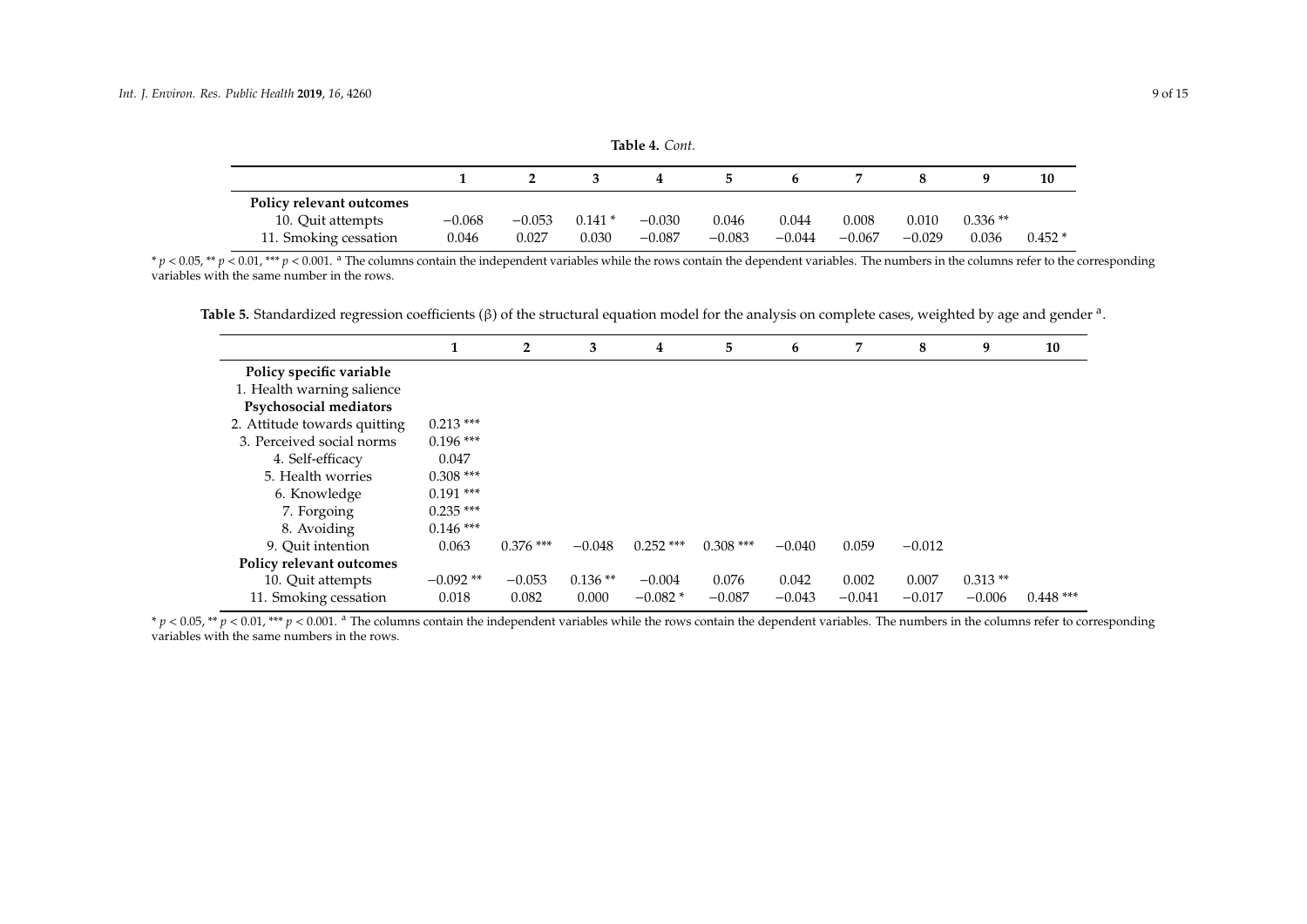<span id="page-10-0"></span>

Figure 2. Structural equation model with standardized regression coefficients for the analysis in multiply imputed datasets. Thick lines represent significant pathways between health warning salience and smoking cessation; thin lines represent significant associations that are not part of a significant mediational pathway; no lines between variables denote non-significant associations between them. All psychosocial mediators that are in the second column from the left were allowed to covary.

<span id="page-10-1"></span>

complete cases. Thick lines represent significant pathways between health warning salience and smoking cessation; thin lines represent significant associations that are not part of a significant mediational pathway; no lines between variables denote non-significant associations between them. **Figure 3.** Structural equation model with standardized regression coefficients for the analysis of **Figure 3.** Structural equation model with standardized regression coefficients for the analysis of All psychosocial mediators that are in the second column from the left were allowed to covary.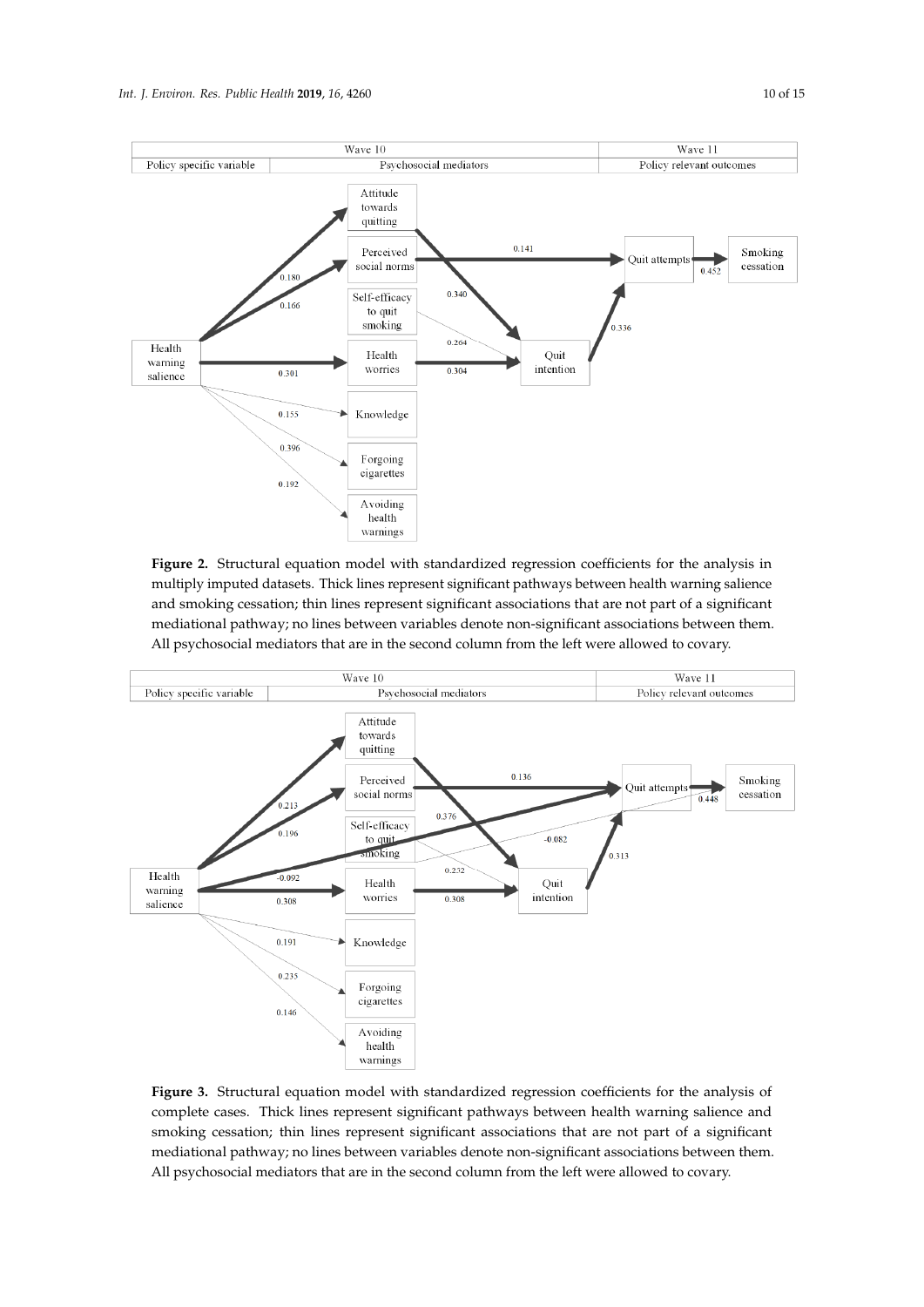#### **4. Discussion**

This paper was the first to test the mediational pathways through which the new EU tobacco health warnings influence quit attempts and smoking cessation. We based our mediational model on the ITC conceptual model, which hypothesizes that policies influence quit attempts and smoking cessation via health warning salience as a policy specific variable and a set of eight potential psychosocial mediators [\[11\]](#page-13-9). The hypothesized model fitted the data very well, thus supporting the ITC conceptual model.

This study's analysis revealed three significant pathways between PHW salience and smoking cessation. The pathway from health warning salience to quit intention to quit attempts [\[19,](#page-14-14)[20\]](#page-14-0), and to smoking cessation was mediated by two psychosocial mediators between health warning salience and quit intention. First, we found positive associations between health warning salience and attitude towards quitting, and between health warning salience and health worries. A study from Thailand also found a positive association between health warning salience and such attitude [\[39\]](#page-15-3), and experimental studies showed that PHWs could be effective to elicit a negative smoking attitude [\[40\]](#page-15-4). Second, a positive association between health warning salience and health worries was found, in line with a previous study [\[10\]](#page-13-8). This might have been caused by the distressing messages as communicated by the health warnings [\[1\]](#page-13-0). The attitude and health worries were both associated with a stronger quit intention, in accordance with previous studies [\[10,](#page-13-8)[15](#page-13-13)[,16](#page-14-15)[,19\]](#page-14-14). The third significant pathway ran from health warning salience—perceived social norms, quit attempts, and smoking cessation. Health warning salience might have been positively associated with stronger perceived social norms due to the accompanying (THWs): "Quit now—stay alive for close family and friends" [\[1\]](#page-13-0). Perceived social norms were associated with quit attempts at follow-up, as also found in a previous study [\[17\]](#page-14-16), although sometimes, this association is mediated by quit intention [\[14–](#page-13-12)[16,](#page-14-15)[18\]](#page-14-17).

Several pathways were not significant. First, in line with experimental studies [\[40\]](#page-15-4), this study found that the efficacy messages "Quit now! Go to [www.ikstopnu.nl.](www.ikstopnu.nl), or call the quitline at 0800–1995 (free)" (1) were not enough to change self-efficacy levels. Second, in addition to inconclusive results on the direction and size of the association between health warning salience and quit intention in previous literature [\[4\]](#page-13-3), we found no direct association between both variables. Furthermore, health warning salience was associated with three psychosocial mediators that were not directly or indirectly associated with quit intention, quit attempts, or smoking cessation. First, health warning salience was associated with more knowledge about the health risks of smoking, in line with other longitudinal observational studies [\[4\]](#page-13-3). The knowledge, as communicated by the current EU tobacco health warnings, may not have been enough to motivate smokers to quit smoking, contrary to another study [\[41\]](#page-15-5), but sufficient research on this is lacking. Second, health warning salience was associated with increased self-reports that health warnings stopped smokers from having a cigarette when they were about to smoke one and avoiding health warnings. Similar associations were also found in experimental studies [\[40\]](#page-15-4), and previous longitudinal observational studies [\[3,](#page-13-2)[21](#page-14-1)[–24\]](#page-14-2). Forgoing did not influence quit intention or attempts, in contrast to other observational studies that showed positive associations for forgoing [\[10,](#page-13-8)[25\]](#page-14-3). These observational studies, however, showed weak associations and also included THWs without PHWs. In line with other population-based studies, avoidance of health warnings did not have negative effects on quit intention, quit attempts, or smoking cessation [\[25](#page-14-3)[,26\]](#page-14-4).

#### *4.1. Strengths and Limitations*

A major strength of this study is that due to the high number of respondents and the imputation of missing data, we had high statistical power. Another strength of this study is the use of a longitudinal design that is conducive for demonstrating the causality of the tested pathways between the psychosocial mediators and quit attempts and smoking cessation. However, the mediational model was partly cross-sectional, making it difficult to draw causal conclusions about the relationships between all outcomes, notably those between the policy-specific variable and the mediators, both of which were measured at the same wave. Nonetheless, since the construction of the mediational model tested in this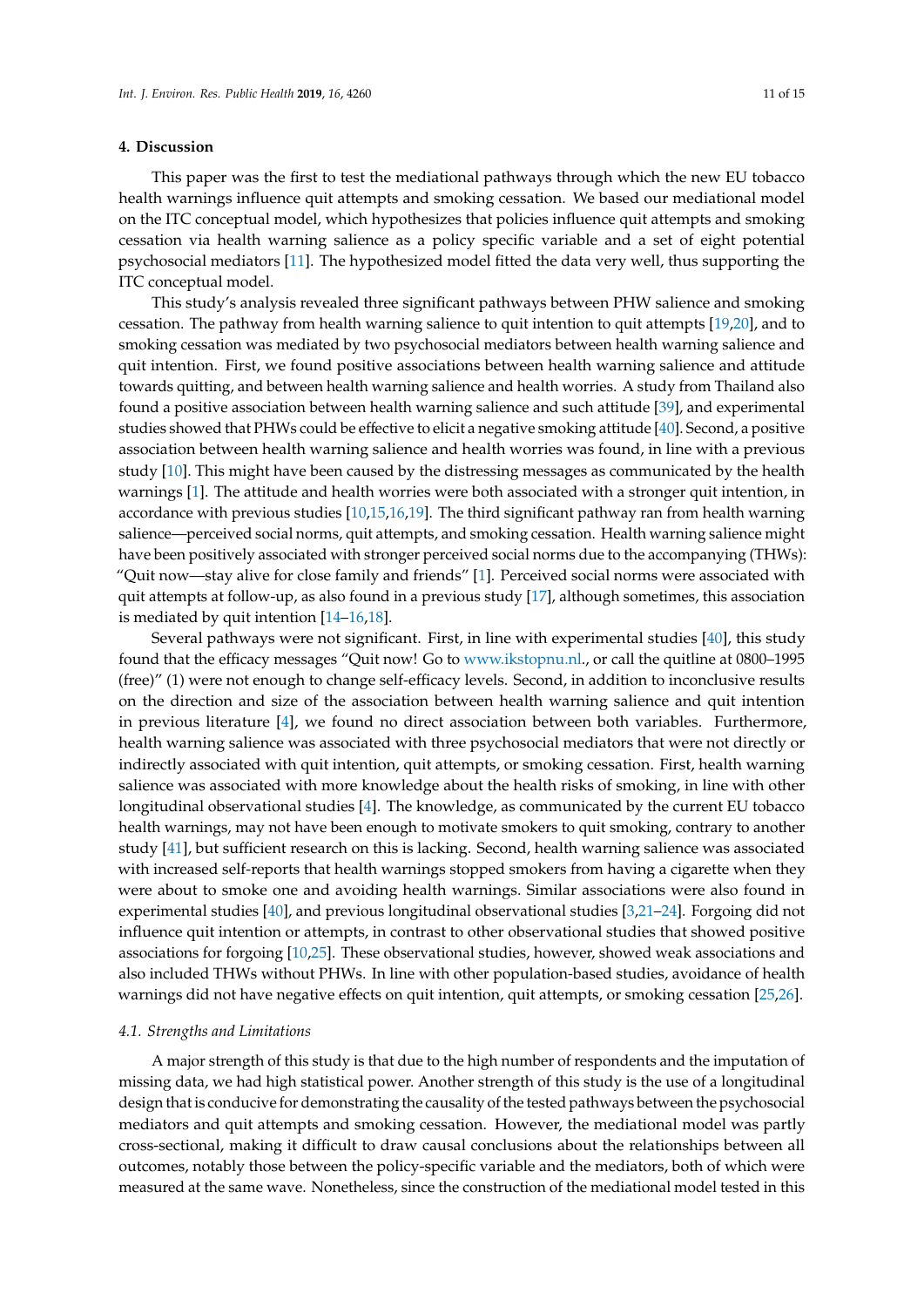study was based on the ITC conceptual model and behavior change theories, the results provide some support for the possible causal pathways from health warning salience to quit attempts. Relatedly, we could not examine the causal relationships between the psychosocial mediators. Our study has some limitations that should be acknowledged when interpreting the results.

First, concerning the knowledge measures, we asked about some, but not all, of the health risks of smoking that were communicated by the EU tobacco health warnings. We did not ask about other health risks of smoking, such as reduced fertility, damage to teeth and gums, risks for children during pregnancy [\[1\]](#page-13-0). Therefore, we were unable to examine the full importance of knowledge about the health risks of smoking. Second, respondents who were lost to attrition differed from smokers who remained in the sample on 3 out of 16 variables. Although these variables were added as predictors in the analyses, thus providing some measure of controlling for the possible confounding, selection bias may still have occurred. Fourth, missing data always introduce some additional uncertainty, as evidenced by some small differences between the results based on multiple imputations and the complete case analysis. The similar results provide support for the validity of these mediational pathways. Finally, our findings were based on data from Dutch smokers who were exposed to EU tobacco health warnings. The results may, thus not be fully generalizable to other study populations or types of tobacco health warnings.

#### *4.2. Implications*

Our study suggests that the EU tobacco health warnings have the potential to influence quit attempts and smoking cessation via perceived social norms, attitudes towards quitting, and health worries. Our study results imply that tobacco health warnings can be used to increase smoking cessation, although future studies should examine how to make them even more effective. For instance, as our study revealed that perceived social norms are important in the process of smoking cessation, the PHWs might be more effective if the accompanying THWs would, e.g., convey a message about the percentage of family members who want their loved ones to quit smoking [\[42\]](#page-15-6). In addition, results show that health warning salience is an important variable to increase quit attempt. Therefore, it is important to increase health warning salience. This can be done by putting tobacco health warnings against a standardized background as previous studies showed that using 'plain packaging' may enhance health warning salience [\[43\]](#page-15-7). Furthermore, as self-efficacy in other studies [\[44\]](#page-15-8) turns out to be an important predictor of smoking cessation, other behavior change methods that are often applied in smoking cessation counseling could be used to enhance self-efficacy levels of smokers, such as goal-setting, planning coping, or reattribution training [\[45\]](#page-15-9). Finally, as the results may not be fully generalizable to other study populations or types of tobacco health warnings, the working mechanisms of tobacco health warnings in other countries should be examined.

#### **5. Conclusions**

Our study provided a possible account of the working mechanisms of the EU tobacco health warnings. It revealed that these new health warnings exerted their influence on subsequent smoking cessation via three pathways. The first involved tobacco health warnings increasing smokers' health worries, and the second involved stimulating positive attitudes towards quitting, both of which in turn had their influence on subsequent quitting behavior through increasing smokers' quit intentions. The third pathway involved tobacco health warnings promoting positive social norms towards quitting, with a more direct impact on smokers (bypassing intention) by stimulating quit attempts directly, suggesting that the new tobacco health warnings may exert social influences that can motivate behavior change among smokers independent of their quit intentions.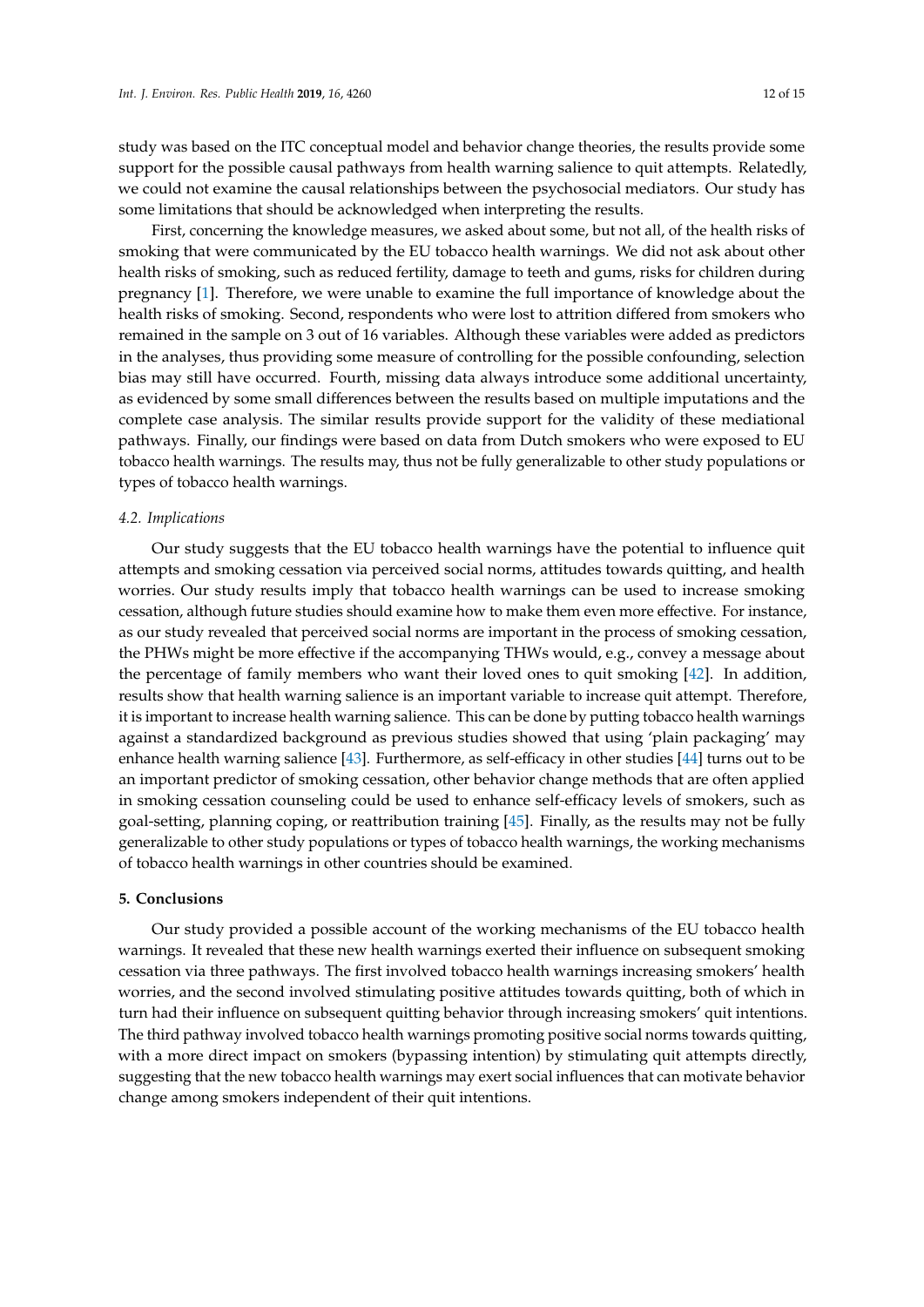**Author Contributions:** Conceptualization, G.E.N., M.C.W., H.d.V., and D.-J.A.v.M. devised the basic idea for the manuscript. D.-J.A.v.M. drafted the manuscript. M.J.J.M.C. guided the statistical analyses of the paper and performed the structural equation modeling, while D.-J.A.v.M. performed the attrition, reliability and correlation analyses. D.-J.A.v.M., M.J.J.M.C., G.E.N., M.C.W., H.-H.Y., B.v.d.P., G.T.F., and H.d.V. substantially contributed to the interpretation of the results, revised the manuscript critically, and read and approved the final manuscript.

**Funding:** This work was supported by the Dutch Cancer Society (KWF Kankerbestrijding; grant number UM 2014–7210). Additional support was provided to Geoffrey T. Fong from a Senior Investigator Award from the Ontario Institute for Cancer Research and a Prevention Scientist Award from the Canadian Cancer Society Research Institute. The funders had no role in the design, analysis, preparation, or decision to publish the manuscript.

**Acknowledgments:** The authors gratefully acknowledge the assistance of several members of the ITC Project team at the University of Waterloo, in particular, Anne C.K. Quah and Thomas Agar.

**Conflicts of Interest:** GTF has served as an expert witness on behalf of governments in litigation involving the tobacco industry.

#### **References**

- <span id="page-13-0"></span>1. European Union. Gecombineerde Gezondheidswaarschuwingen Voor Roken Bestemde Tabaksproducten. 2015. Available online: https://ec.europa.eu/health/sites/health/files/tobacco/docs/[healthwarnings\\_netherlands.](https://ec.europa.eu/health/sites/health/files/tobacco/docs/healthwarnings_netherlands.pdf) [pdf](https://ec.europa.eu/health/sites/health/files/tobacco/docs/healthwarnings_netherlands.pdf) (accessed on 11 September 2019).
- <span id="page-13-1"></span>2. European Union (EU). Directive 2014/40/EU of the European Parliament and of the council of 3 April 2014 on the approximation of the laws, regulations and administrative provisions of the member states concerning the manufacture, presentation and sale of tobacco and related products and repealing Directive 2001/37/EC. *O*ff*. J. Eur. Union* **2014**, *L127*, 1–38.
- <span id="page-13-2"></span>3. Hammond, D. Health warning messages on tobacco products: A review. *Tob. Control* **2011**, *20*, 327–337. [\[CrossRef\]](http://dx.doi.org/10.1136/tc.2010.037630) [\[PubMed\]](http://www.ncbi.nlm.nih.gov/pubmed/21606180)
- <span id="page-13-3"></span>4. Noar, S.M.; Francis, D.B.; Bridges, C.; Sontag, J.M.; Ribisl, K.M.; Brewer, N.T. The impact of strengthening cigarette pack warnings: Systematic review of longitudinal observational studies. *Soc. Sci. Med.* **2016**, *164*, 118–129. [\[CrossRef\]](http://dx.doi.org/10.1016/j.socscimed.2016.06.011)
- <span id="page-13-4"></span>5. Monárrez-Espino, J.; Liu, B.; Greiner, F.; Bremberg, S.; Galanti, R. Systematic Review of the Effect of Pictorial Warnings on Cigarette Packages in Smoking Behavior. *Am. J. Public Health* **2014**, *104*, e11–e30. [\[CrossRef\]](http://dx.doi.org/10.2105/AJPH.2014.302129)
- <span id="page-13-5"></span>6. Canadian Cancer Society. *Cigarette Package Health Warnings. International Status Report*, 6th ed.; Canadian Cancer Society: Toronto, ON, Canada, 2018. Available online: https://[www.tobaccofreekids.org](https://www.tobaccofreekids.org/assets/global/pdfs/en/WL_status_report_en.pdf.)/assets/global/ pdfs/en/[WL\\_status\\_report\\_en.pdf.](https://www.tobaccofreekids.org/assets/global/pdfs/en/WL_status_report_en.pdf.) (accessed on 5 May 2019).
- <span id="page-13-6"></span>7. Department of Health and Human Services (DHHS). *The Health Consequences of Smoking—50 Years of Progress: A Report of the Surgeon General*; Centers for Disease Control and Prevention: Atlanta, GA, USA, 2014. Available online: https://[www.ncbi.nlm.nih.gov](https://www.ncbi.nlm.nih.gov/pubmed/24455788.)/pubmed/24455788. (accessed on 1 November 2019).
- 8. GBD 2015 Tobacco Collborators. Smoking prevalence and attributable disease burden in 195 countries and territories, 1990–2015: A systematic analysis from the Global Burden of Disease Study 2015. *Lancet* **2017**, *389*, 1885–1906. [\[CrossRef\]](http://dx.doi.org/10.1016/S0140-6736(17)30819-X)
- <span id="page-13-7"></span>9. Goodchild, M.; Nargis, N.; Tursan d'Espaignet, E. Global economic cost of smoking attributable diseases. *Tob. Control* **2017**, *27*, 58–64. [\[CrossRef\]](http://dx.doi.org/10.1136/tobaccocontrol-2016-053305)
- <span id="page-13-8"></span>10. Yong, H.-H.; Borland, R.; Thrasher, J.F.; Thompson, M.E.; Nagelhout, G.E.; Fong, G.T.; Hammond, D.; Cummings, M.K. Mediational pathways of the impact of cigarette warning labels on quit attempts. *Health Psychol.* **2014**, *33*, 1410–1420. [\[CrossRef\]](http://dx.doi.org/10.1037/hea0000056)
- <span id="page-13-9"></span>11. Fong, G.T.; Cummings, K.M.; Borland, R.; Hastings, G.; Hyland, A.; Giovino, G.A.; Hammond, D.; Thomposn, M.E. The conceptual framework of the International Tobacco Control (ITC) Policy Evaluation Project. *Tob. Control* **2006**, *15*, iii3–iii11. [\[CrossRef\]](http://dx.doi.org/10.1136/tc.2005.015438)
- <span id="page-13-10"></span>12. Ajzen, I. The theory of planned behavior. *Organ. Behav. Hum. Decis. Process.* **1991**, *50*, 179–211. [\[CrossRef\]](http://dx.doi.org/10.1016/0749-5978(91)90020-T)
- <span id="page-13-11"></span>13. De Vries, H. An integrated approach for understanding health behavior; the I-Change Model as an example. *Int. J. Psychol. Behav. Sci.* **2017**, *2*, 555–585. [\[CrossRef\]](http://dx.doi.org/10.19080/PBSIJ.2017.02.555585)
- <span id="page-13-12"></span>14. Dohnke, B.; Weiss-Gerlach, E.; Spies, C.D. Social influences on the motivation to quit smoking: Main and moderating effects of social norms. *Addict. Behav.* **2011**, *36*, 286–293. [\[CrossRef\]](http://dx.doi.org/10.1016/j.addbeh.2010.11.001) [\[PubMed\]](http://www.ncbi.nlm.nih.gov/pubmed/21183283)
- <span id="page-13-13"></span>15. Topa, G.; Moriano, J.A. Theory of planned behavior and smoking: Meta-analysis and SEM model. *Subst. Abuse Rehabil.* **2010**, *1*, 23–33. [\[CrossRef\]](http://dx.doi.org/10.2147/SAR.S15168) [\[PubMed\]](http://www.ncbi.nlm.nih.gov/pubmed/24474850)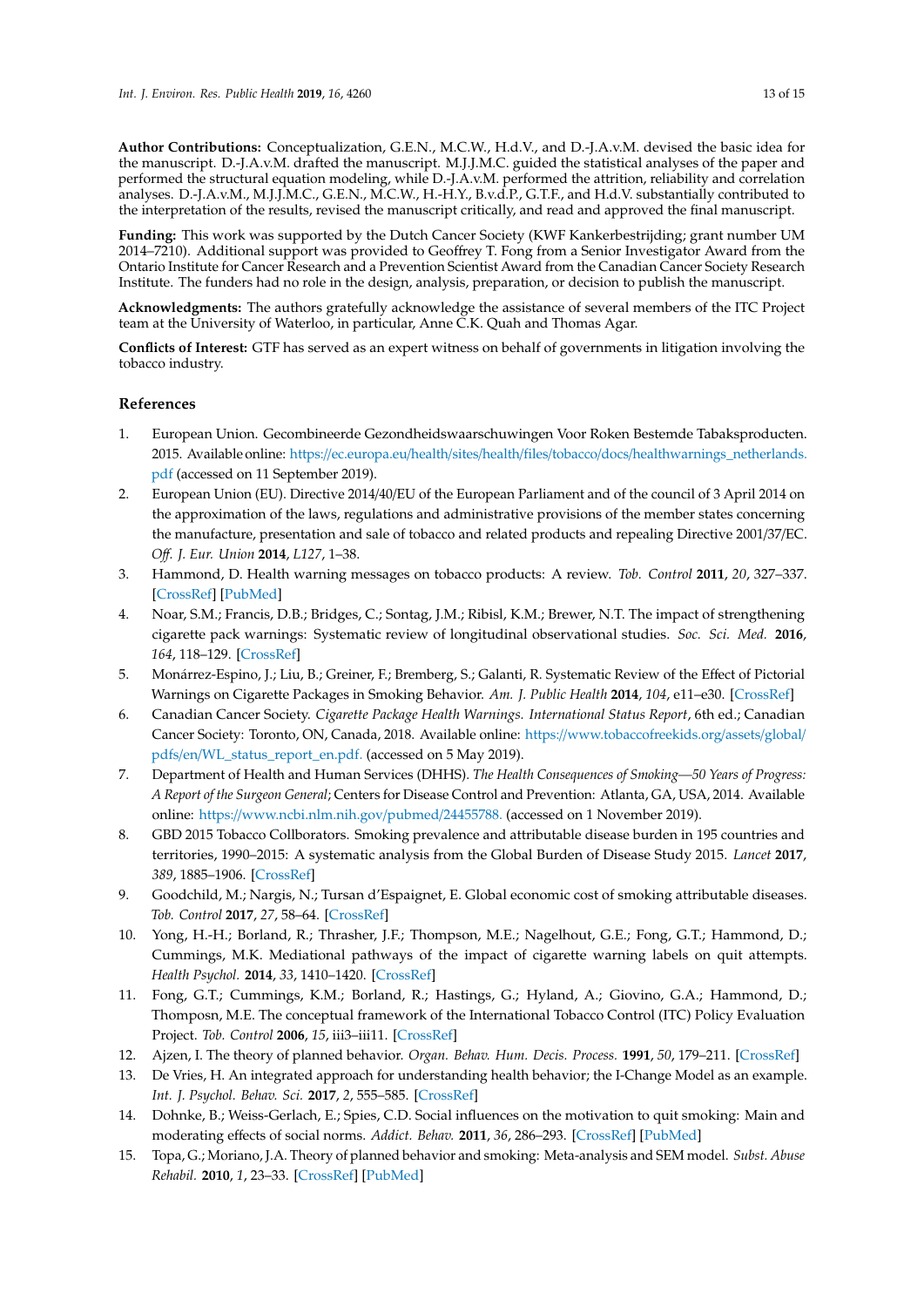- <span id="page-14-15"></span>16. De Vries, H.; Dijkstra, M.; Kuhlman, P. Self-efficacy: The third factor besides attitude and subjective norm as a predictor of behavioural intentions. *Health Educ. Res.* **1988**, *3*, 273–282. [\[CrossRef\]](http://dx.doi.org/10.1093/her/3.3.273)
- <span id="page-14-16"></span>17. Schoenaker, D.A.; Brennan, E.; Wakefield, M.A.; Durkin, S.J. Anti-smoking social norms are associated with increased cessation behaviours among lower and higher socioeconomic status smokers: A population-based cohort study. *PLoS ONE.* **2018**, *13*, e0208950. [\[CrossRef\]](http://dx.doi.org/10.1371/journal.pone.0208950)
- <span id="page-14-17"></span>18. O'callaghan, F.V.; Callan, V.J.; Baglioni, A. Cigarette use by adolescents: Attitude behavior relationships. *Subst. Use Misuse* **1999**, *34*, 455–468. [\[CrossRef\]](http://dx.doi.org/10.3109/10826089909035656)
- <span id="page-14-14"></span>19. Miller, C.L.; Hill, D.J.; Quester, P.G.; Hiller, J.E. The impact of Australia's new graphic cigarette packet warnings on smokers' beliefs and attitudes. *Australas. Mark. J.* **2011**, *19*, 181–188. [\[CrossRef\]](http://dx.doi.org/10.1016/j.ausmj.2011.05.004)
- <span id="page-14-0"></span>20. Vangeli, E.; Stapleton, J.; Smit, E.S.; Borland, R.; West, R. Predictors of attempts to stop smoking and their success in adult general population samples: A systematic review. *Addiction* **2011**, *106*, 2110–2121. [\[CrossRef\]](http://dx.doi.org/10.1111/j.1360-0443.2011.03565.x)
- <span id="page-14-1"></span>21. Borland, R.; Wilson, N.; Fong, G.T.; Hammond, D.; Cummings, K.M.; Yong, H.-H.; Hosking, W.; Hastings, G.; Thrasher, J.; McNeill, A. Impact of graphic and text warnings on cigarette packs: Findings from four countries over five years. *Tob. Control* **2009**, *18*, 358–364. [\[CrossRef\]](http://dx.doi.org/10.1136/tc.2008.028043)
- 22. Green, A.C.; Kaai, S.C.; Fong, G.T.; Driezen, P.; Quah, A.C.K.; Burhoo, P. Investigating the effectiveness of pictorial health warnings in Mauritius: Findings from the ITC Mauritius Survey. *Nicotine Tob. Res.* **2014**, *16*, 1240–1247. [\[CrossRef\]](http://dx.doi.org/10.1093/ntr/ntu062)
- 23. Yong, H.-H.; Fong, G.T.; Driezen, P.; Borland, R.; Quah, A.C.K.; Sirirassamee, B.; Hamann, S.; Omar, M. Adult smokers' reactions to pictorial health warning labels on cigarette packs in Thailand and moderating effects of type of cigarette smoked: Findings from the International Tobacco Control Southeast Asia Survey. *Nicotine Tob. Res.* **2013**, *15*, 1339–1347. [\[CrossRef\]](http://dx.doi.org/10.1093/ntr/nts241)
- <span id="page-14-2"></span>24. Nagelhout, G.E.; Willemsen, M.C.; de Vries, H.; Mons, U.; Hitchman, S.C.; Kunst, A.E.; Guignard, R.; Siahpush, M.; Yong, H.H.; van den Putte, B.; et al. Educational differences in the impact of pictorial cigarette warning labels on smokers: Findings from the International Tobacco Control (ITC) Europe surveys. *Tob. Control* **2015**, *25*, 325–332. [\[CrossRef\]](http://dx.doi.org/10.1136/tobaccocontrol-2014-051971) [\[PubMed\]](http://www.ncbi.nlm.nih.gov/pubmed/25873647)
- <span id="page-14-3"></span>25. Borland, R.; Yong, H.-H.; Wilson, N.; Fong, G.T.; Hammond, D.; Cummings, K.M.; Hosking, W.; McNeill, A. How reactions to cigarette packet health warnings influence quitting: Findings from the ITC Four-Country survey. *Addiction* **2009**, *104*, 669–675. [\[CrossRef\]](http://dx.doi.org/10.1111/j.1360-0443.2009.02508.x) [\[PubMed\]](http://www.ncbi.nlm.nih.gov/pubmed/19215595)
- <span id="page-14-4"></span>26. Hammond, D.; Fong, G.T.; McDonald, P.W.; Brown, K.S.; Cameron, R. Graphic Canadian cigarette warning labels and adverse outcomes: Evidence from Canadian smokers. *Am. J. Public Health* **2004**, *94*, 1442–1445. [\[CrossRef\]](http://dx.doi.org/10.2105/AJPH.94.8.1442) [\[PubMed\]](http://www.ncbi.nlm.nih.gov/pubmed/15284057)
- <span id="page-14-5"></span>27. Nagelhout, G.E.; Willemsen, M.C.; Thompson, M.E.; Fong, G.T.; van den Putte, B.; de Vries, H. Is web interviewing a good alternative to telephone interviewing? Findings from the International Tobacco Control (ITC) Netherlands Survey. *BMC Public Health* **2010**, *10*, 351. [\[CrossRef\]](http://dx.doi.org/10.1186/1471-2458-10-351)
- <span id="page-14-6"></span>28. Hyland, A.; Borland, R.; Li, Q.; Yong, H.H.; McNeill, A.; Fong, G.T.; O'Connor, R.J.; Cummings, K.M. Individual-level predictors of cessation behaviours among participants in the International Tobacco Control (ITC) Four Country Survey. *Tob. Control* **2006**, *15*, iii83–iii94. [\[CrossRef\]](http://dx.doi.org/10.1136/tc.2005.013516)
- <span id="page-14-7"></span>29. Diamantopoulos, A.; Winklhofer, H.M. Index construction with formative indicators: An alternative to scale development. *J. Mark. Res.* **2001**, *38*, 269–277. [\[CrossRef\]](http://dx.doi.org/10.1509/jmkr.38.2.269.18845)
- <span id="page-14-8"></span>30. Heatherton, T.F.; Kozlowski, L.T.; Frecker, R.C.; Rickert, W.; Robinson, J. Measuring the heaviness of smoking: Using self-reported time to the first cigarette of the day and number of cigarettes smoked per day. *Addiction* **1989**, *84*, 791–800. [\[CrossRef\]](http://dx.doi.org/10.1111/j.1360-0443.1989.tb03059.x)
- <span id="page-14-9"></span>31. Driezen, P.; Thompson, M. Comparing Policy Measures across Multple ITC Countries: Adjusting for Time-in Sample. 2011. Available online: http://www.itcproject.org/files/[ITC\\_Technical\\_Report\\_time-in](http://www.itcproject.org/files/ITC_Technical_Report_time-in-sample adjustment_Dec2011.pdf)[sampleadjustment\\_Dec2011.pdf](http://www.itcproject.org/files/ITC_Technical_Report_time-in-sample adjustment_Dec2011.pdf) (accessed on 12 January 2018).
- <span id="page-14-10"></span>32. Enders, C. *Applied Missing Data Analysis*; The Guilford Press: New York, NY, USA, 2010.
- <span id="page-14-11"></span>33. Raghunathan, T.E.; Lepkowski, J.M.; van Hoewyk, J.; Solenberger, P. A multivariate technique for multiply imputing missing values using a sequence of regression models. *Surv. Methodol.* **2001**, *27*, 85–96.
- <span id="page-14-12"></span>34. Van Buuren, S.; Brand, J.P.; Groothuis-Oudshoorn, C.G.; Rubin, D.B. Fully conditional specification in multivariate imputation. *J. Stat. Comput. Simul.* **2006**, *76*, 1049–1064. [\[CrossRef\]](http://dx.doi.org/10.1080/10629360600810434)
- <span id="page-14-13"></span>35. White, I.R.; Royston, P.; Wood, A.M. Multiple imputation using chained equations: Issues and guidance for practice. *Stat. Med.* **2011**, *30*, 377–399. [\[CrossRef\]](http://dx.doi.org/10.1002/sim.4067)